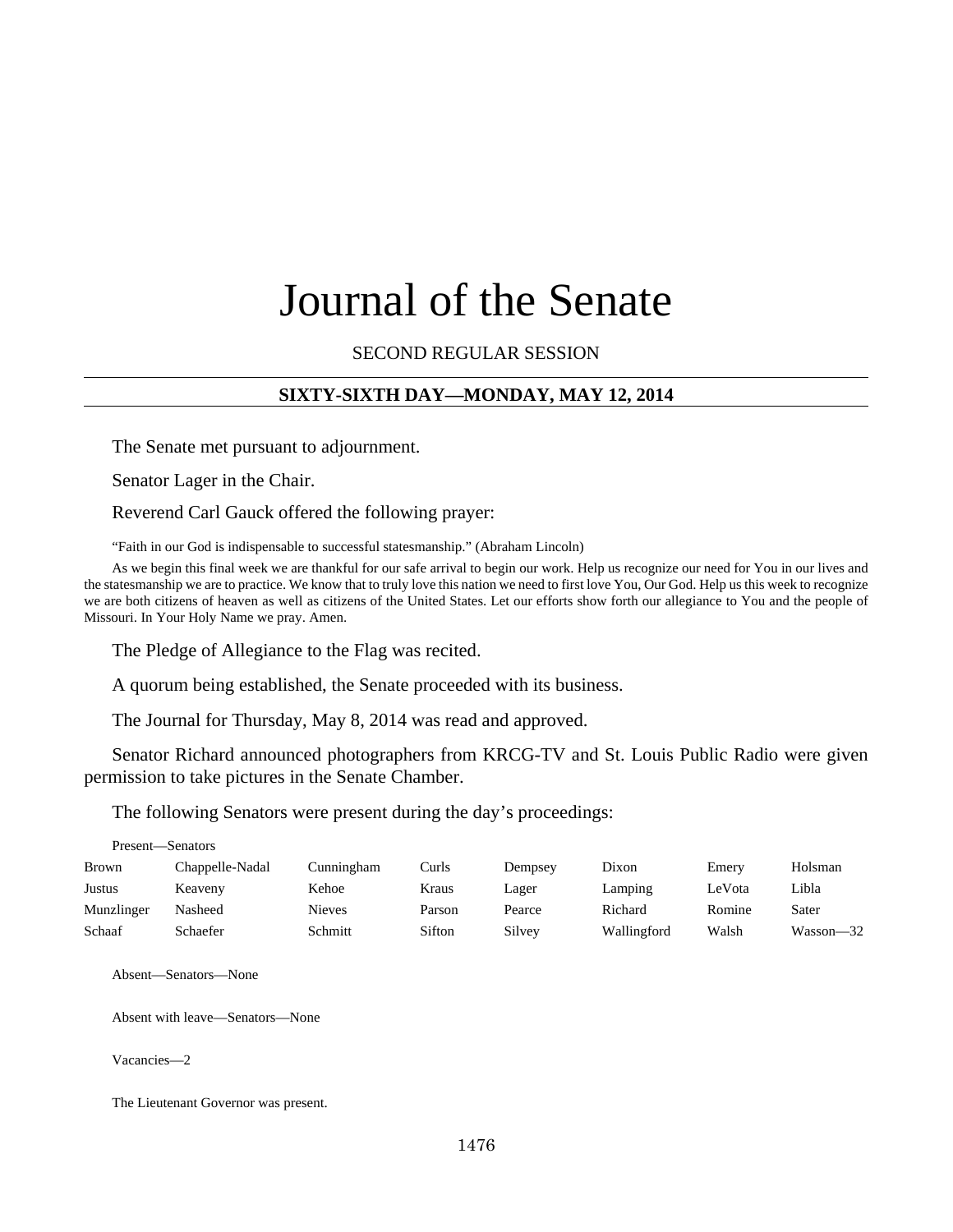#### **RESOLUTIONS**

Senator LeVota offered Senate Resolution No. 2048, regarding Andrew Serrone, which was adopted.

Senator Nieves offered Senate Resolution No. 2049, regarding VA St. Louis Health Care System's Women Veterans Health Program, which was adopted.

Senator Cunningham offered Senate Resolution No. 2050, regarding the Seventy-fifth Birthday of Hazel Huff, Plato, which was adopted.

On behalf of Senator Romine and himself, Senator Wallingford offered Senate Resolution No. 2051, regarding the Fortieth Anniversary of Community Counseling Center (CCC) Southeast Regional Mental Health Services, Cape Girardeau, which was adopted.

Senator Emery offered Senate Resolution No. 2052, regarding Jessica Hamilton, Villa Ridge, which was adopted.

Senator Libla offered Senate Resolution No. 2053, regarding Lyle "Mike" Larrew, Poplar Bluff, which was adopted.

Senator Lager offered Senate Resolution No. 2054, regarding Jacob Marlay, which was adopted.

Senator Kehoe offered Senate Resolution No. 2055, regarding Suzanne Hardy, Jefferson City, which was adopted.

Senator Kehoe offered Senate Resolution No. 2056, regarding Maureen Eggen, St. Thomas, which was adopted.

Senator Kehoe offered Senate Resolution No. 2057, regarding Paul Struemph, St. Thomas, which was adopted.

Senator Lager offered Senate Resolution No. 2058, regarding Drew Dolan, which was adopted.

Senator Brown offered Senate Resolution No. 2059, regarding Carol Myers, Newburg, which was adopted.

Senator Justus offered Senate Resolution No. 2060, regarding Cody Collins, Monroe City, which was adopted.

Senator Justus offered Senate Resolution No. 2061, regarding Glenn Fowler, Vandalia, which was adopted.

Senator Justus offered Senate Resolution No. 2062, regarding Patrick Ford, Vandalia, which was adopted.

On behalf of Senator Romine, Senator Richard offered Senate Resolution No. 2063, regarding Leeta K. Berry, which was adopted.

Senator LeVota offered Senate Resolution No. 2064, regarding Emily Waggoner, which was adopted.

Senator LeVota offered Senate Resolution No. 2065, regarding George Allan, Jr., which was adopted.

Senator Wallingford offered Senate Resolution No. 2066, regarding Reverend Paul Meinsen, Jefferson City, which was adopted.

Senator Lager offered Senate Resolution No. 2067, regarding the Fiftieth Wedding Anniversary of Mr.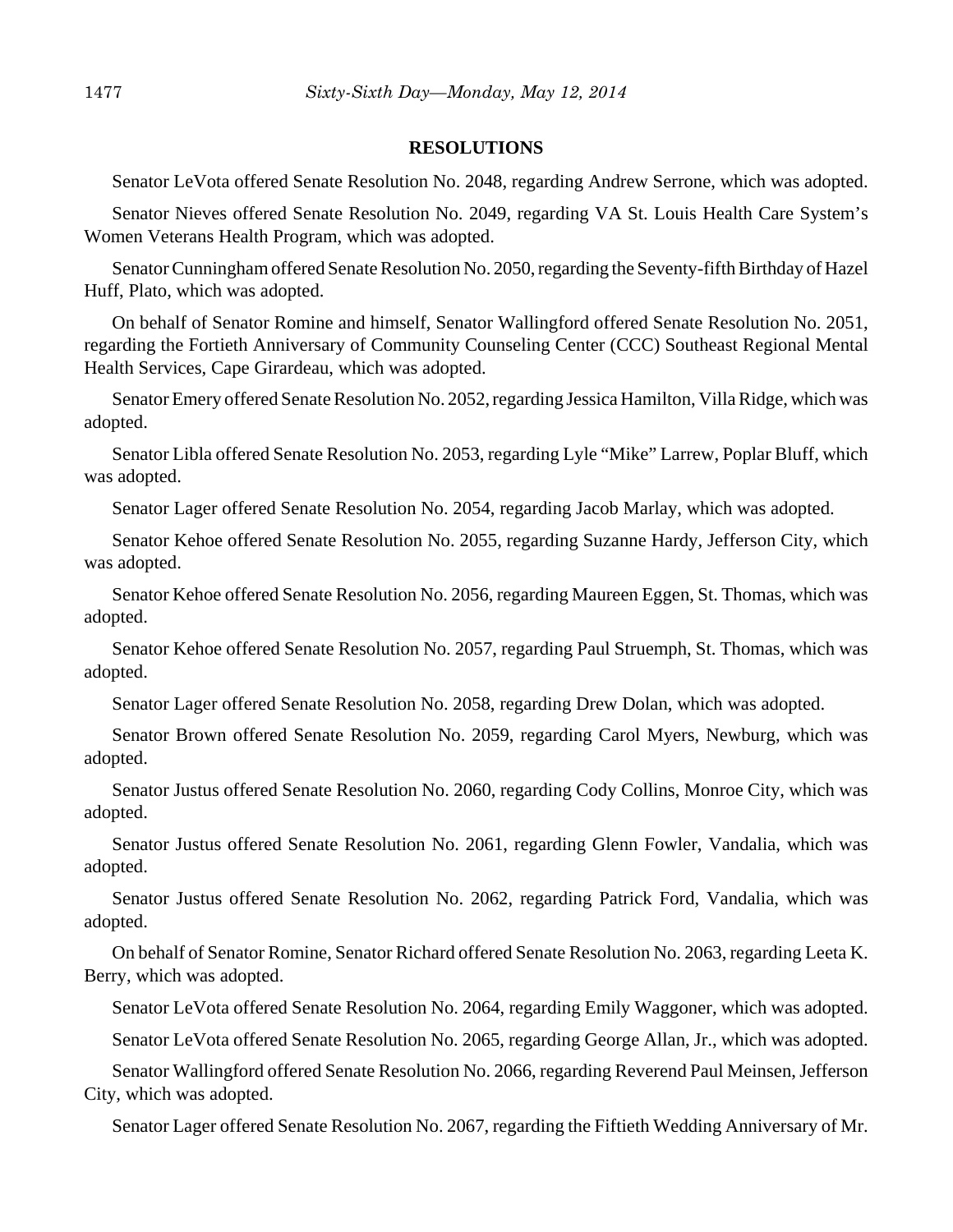and Mrs. Dennie Sheehan, which was adopted.

Senator Lager offered Senate Resolution No. 2068, regarding the Fiftieth Wedding Anniversary of Mr. and Mrs. Gary Swanson, Savannah, which was adopted.

#### **MESSAGES FROM THE HOUSE**

The following messages were received from the House of Representatives through its Chief Clerk:

Mr. President: I am instructed by the House of Representatives to inform the Senate that the House has taken up and adopted **HCR 19**.

#### HOUSE CONCURRENT RESOLUTION NO. 19

WHEREAS, the children of Missouri are our future and will provide the leadership, creativity, and productivity to strengthen and sustain the quality of life in our state; and

WHEREAS, the state of Missouri has the responsibility for ensuring that our children have every possible opportunity for school and future success; and

WHEREAS, each student in Missouri deserves to be challenged academically and prepared for college, meaningful employment in our global economy, and lifelong success; and

WHEREAS, each student in Missouri deserves to be actively engaged in learning and connected to the school and broader community; and

WHEREAS, each student in Missouri deserves to be supported by qualified, caring adults and receive access to personalized learning; and

WHEREAS, each student in Missouri deserves to learn about and practice a healthy lifestyle; and

WHEREAS, each student in Missouri deserves to learn in an environment that is physically and emotionally safe; and

WHEREAS, the consequences of not ensuring our young people are challenged, engaged, supported, healthy and safe are clear; and

WHEREAS, nearly 20,500 students did not graduate from Missouri's high schools in 2009, with lost lifetime earnings for those students totaling more than \$5.3 billion according to the Alliance for Excellent Education; and

WHEREAS, Missouri spends over \$53 million each year to provide community college remediation education for recent high school graduates who did not acquire the basic skills necessary to succeed in college or at work; and

WHEREAS, the percent of Missouri children living in poverty has increased from approximately 15% in 2005 to nearly 20% in 2009; and

WHEREAS, Missouri's obesity rates have increased 13.4% over 10 years; and

WHEREAS, research indicates that more than 20 percent of students report there is no adult at their school who cares about them or knows them well; and

WHEREAS, 23% of public schools reported that bullying occurred among students on a daily or weekly basis during the 2009-2010 school year, according to the 2011 Indicators of School Crime and Safety Report:

NOW, THEREFORE, BE IT RESOLVED that the members of the House of Representatives of the Ninety-seventh General Assembly, Second Regular Session, the Senate concurring therein, hereby recognizes September 2014 as Missouri Whole Child Month; and

BE IT FURTHER RESOLVED that the General Assembly recognizes the value of assuring that each student is challenged, engaged, supported, healthy, and safe; encourages parents, educators, and community members to support a whole child approach to education for each student; and

BE IT FURTHER RESOLVED that the General Assembly encourages every Missouri school to celebrate Whole Child Month by identifying at least one of the whole child tenets to promote and encourage throughout the month.

In which the concurrence of the Senate is respectfully requested.

Also,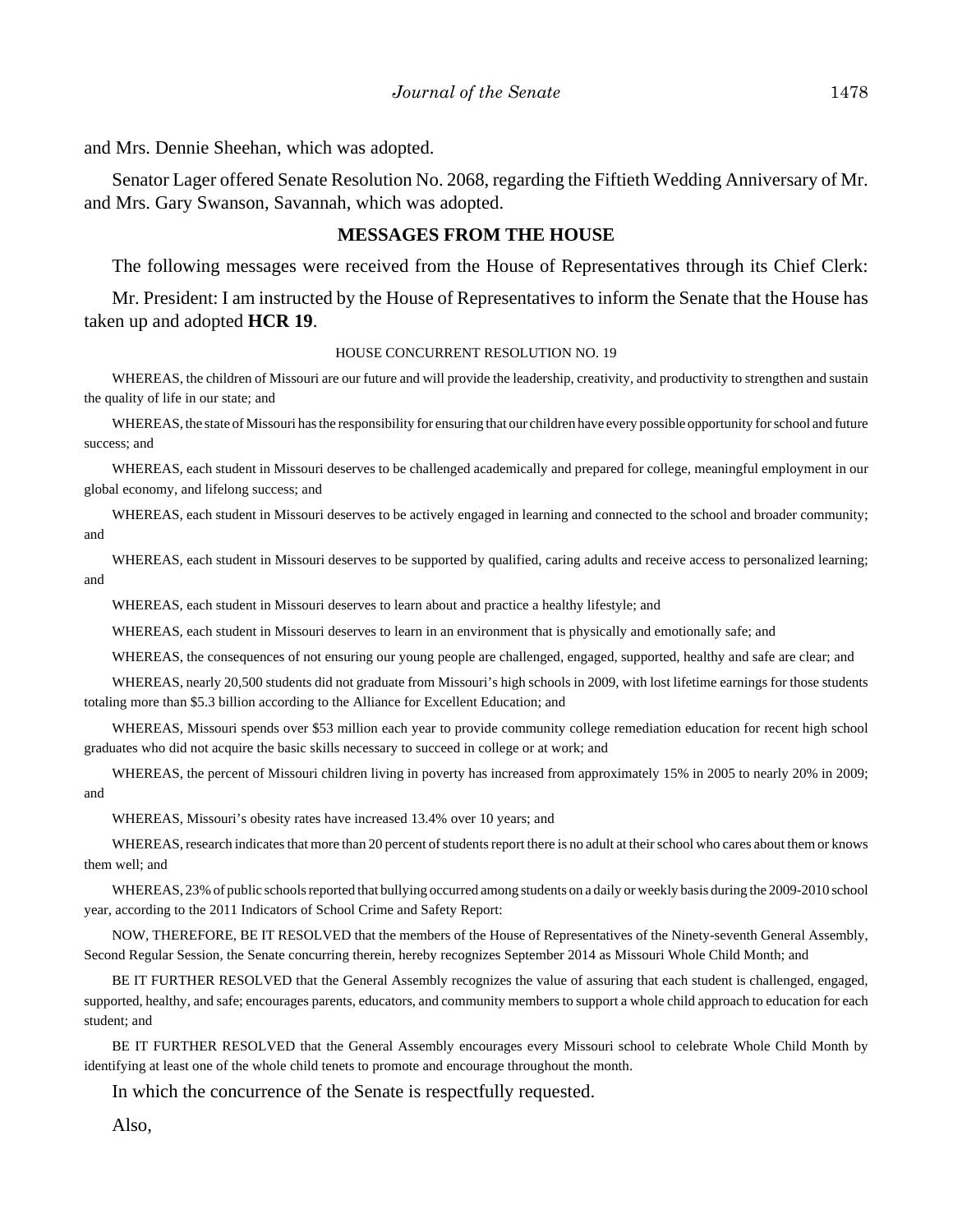Mr. President: I am instructed by the House of Representatives to inform the Senate that the House has taken up and adopted **HCR 22**.

#### HOUSE CONCURRENT RESOLUTION NO. 22

WHEREAS, insurance protects the United States economy from the adverse effects of the risks inherent in economic growth and development while also providing the resources necessary to rebuild physical and economic infrastructure, offer indemnification for business disruption, and provide coverage for medical and liability costs from injuries and loss of life in the event of catastrophic losses to persons or property; and

WHEREAS, the terrorist attack of September 11, 2001, produced insured losses larger than any natural or manmade event in history, with claims paid by insurers to their policyholders eventually totaling some \$32.5 billion, making this the second most costly insurance event in United States history; and

WHEREAS, the sheer enormity of the terrorist-induced loss, combined with the possibility of future attacks, produced financial shockwaves that shook insurance markets, causing insurers and reinsurers to exclude coverage arising from acts of terrorism from virtually all commercial property and liability policies; and

WHEREAS, the United States Congress originally passed the Terrorism Risk Insurance Act of 2002, P.L. 107-297 (TRIA), in which the federal government agreed to provide terrorism reinsurance to insurers and reauthorized this arrangement via the Terrorism Risk Insurance Extension Act of 2005, P.L. 109-144, and the Terrorism Risk Insurance Program Reauthorization Act of 2007, P.L. 110-160 (TRIPRA); and

WHEREAS, under TRIPRA, the federal government provides such reinsurance after industry-wide losses attributable to annual certified terrorism events exceed one hundred million dollars; and

WHEREAS, coverage under TRIPRA is provided to an individual insurer after the insurer incurs losses related to terrorism equal to 20% of the insurer's previous year earned premium for property-casualty lines; and

WHEREAS, after an individual insurer reaches such threshold, the insurer pays 15% of residual losses and the federal government pays the remaining 85%; and

WHEREAS, the Terrorism Risk Insurance Program has an annual cap of one hundred billion dollars of aggregate insured losses, beyond which the federal program does not provide coverage; and

WHEREAS, TRIPRA requires the federal government to recoup 100% of the benefits provided under the program via policyholder surcharges to the extent the aggregate insured losses are less than twenty-seven billion five hundred million dollars and enables the government to recoup expenditures beyond that mandatory recoupment amount; and

WHEREAS, without question, TRIA and its successors are the principal reason for the continued stability in the insurance and reinsurance market for terrorism insurance to the benefit of our overall economy; and

WHEREAS, the presence of a robust private-public partnership has provided stability and predictability, and has allowed insurers to actively participate in the market in a meaningful way; and

WHEREAS, without a program such as TRIPRA, many of our citizens who want and need terrorism coverage to operate their businesses all across the nation would be either unable to obtain insurance or unable to afford the limited coverage that would be available; and

WHEREAS, without federally provided reinsurance, property and casualty insurers would face less availability of terrorism reinsurance and would therefore be severely restricted in their ability to provide sufficient coverage for acts of terrorism to support our economy; and

WHEREAS, unfortunately, despite the hard work and dedication of this nation's counterterrorism agencies and the bravery of the men and women in uniform who fought and continue to fight battles abroad to keep us safe here at home, the threat from terrorist attacks in the United States is both real and substantial and will remain as such for the foreseeable future:

NOW THEREFORE BE IT RESOLVED that the members of the House of Representatives of the Ninety-seventh General Assembly, Second Regular Session, the Senate concurring therein, hereby urge the United States Congress and the President of the United States to reauthorize the Terrorism Risk Insurance Program; and

BE IT FURTHER RESOLVED that the Chief Clerk of the Missouri House of Representatives be instructed to prepare properly inscribed copies of this resolution for the President of the United States, the President Pro Tempore and Secretary of the United States Senate, the Speaker and Clerk of the United States House of Representatives, and each member of the Missouri Congressional delegation.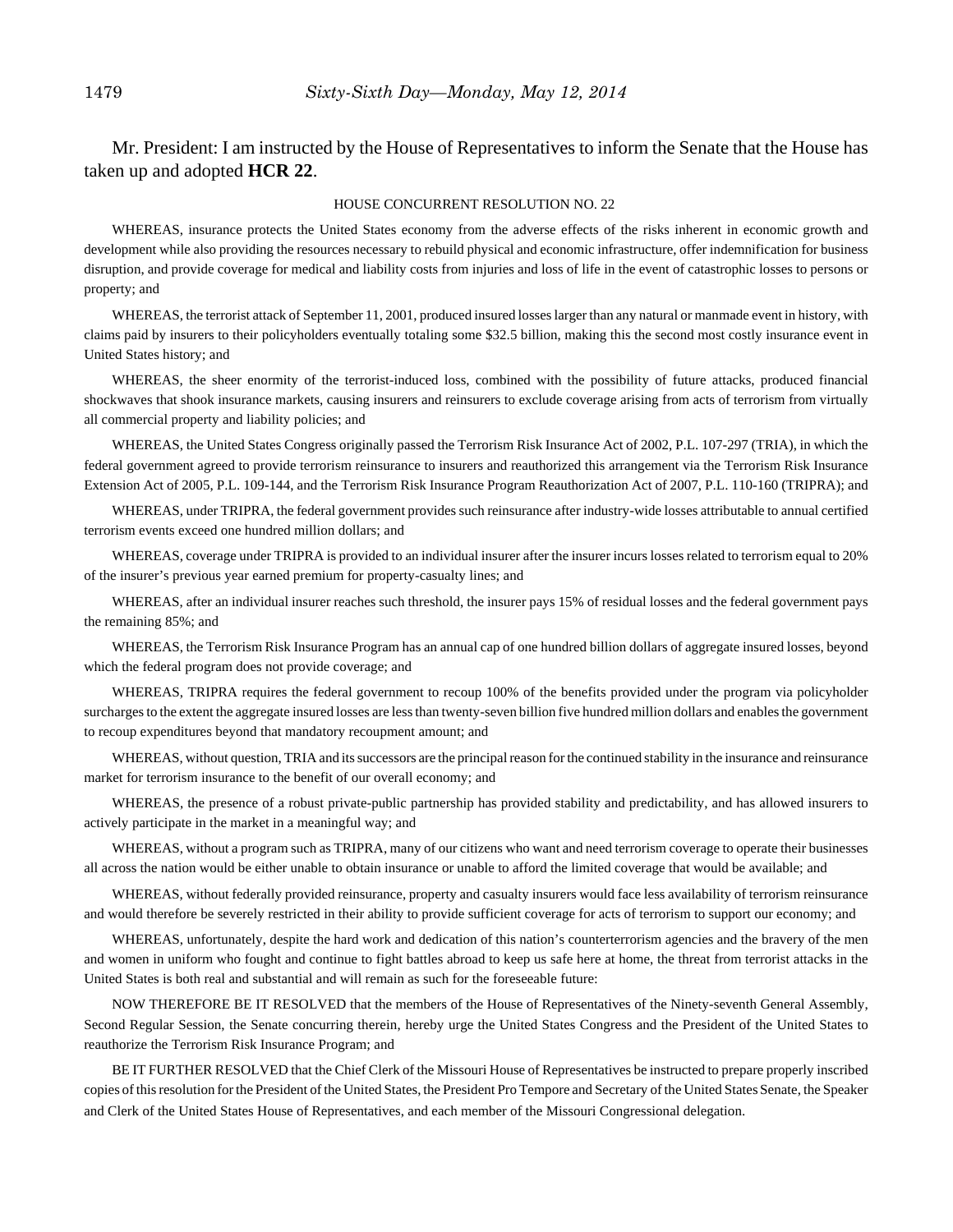In which the concurrence of the Senate is respectfully requested.

Also,

Mr. President: I am instructed by the House of Representatives to inform the Senate that the House has taken up and adopted **HCR 48**.

#### HOUSE CONCURRENT RESOLUTION NO. 48

WHEREAS, the Missouri River Bank Stabilization and Navigation Fish and Wildlife Mitigation Project was initially authorized by Congress under P.L. 99-662. A total of 48,100 acres were authorized for mitigation, which included the acquisition and habitat restoration, preservation, and development of 29,900 acres of land and on an additional 18,200 acres of existing public land in the state of Iowa, Kansas, Missouri, and Nebraska; and

WHEREAS, P.L. 106-3 modified the Mitigation Project by increasing the amount of acreage to be acquired or mitigated by 118,650 acres and included the restoration of 7,000 to 20,000 acres of shallow water habitat (SWH), resulting in the total amount of land authorized for mitigation to be 166,750 acres; and

WHEREAS, on March 30, 2012, the United States Army Corps of Engineers (Corps) announced a plan to resume Missouri River SWH restoration efforts in Missouri after halting any SWH construction in Missouri in 2007 due to concerns raised by the Missouri Clean Water Commission; and

WHEREAS, the Corps proposes to finish construction of SWH on the United States Fish and Wildlife Service (USFWS) Big Muddy National Fish and Wildlife Refuge, Jameson Island Unit by constructing a chute approximately 6,000 feet long by approximately 75 feet wide, and excavating to a depth of 5 feet from the Construction Reference Plane; and

WHEREAS, the Corps' plan would extend the existing Jameson Island chute approximately one mile to the west where another outlet to the Missouri River would be constructed. To create the chute, approximately 420,812 cubic yards of earthen material would be removed using a hydraulic dredge. The earthen material would be pumped as a slurry mixture of water and soil and placed into the Missouri River; and

WHEREAS, over time, the chute is expected to widen and deepen, with approximately 546,580 cubic yards of additional soil deposited into the Missouri River; and

WHEREAS, this extension of the Jameson Island chute would result in approximately 16.77 acres of SWH at the completion of construction, and is eventually expected to develop through natural river processes to approximately 30 acres of SWH, with 27 acres of chute and 3 acres of backwater; and

WHEREAS, the project would assist the Corps in meeting SWH goals established for federally listed endangered pallid sturgeon on the Missouri River by the USFWS in their 2003 Amendment to the 2000 Biological Opinion (Bi-Op) on the Operation of the Missouri River Main Stem Reservoir System; and

WHEREAS, failure to meet the current Bi-Op goals through construction of a SWH could require the Corps to meet SWH targets using mainstem reservoir flows, may require reconsultation with the USFWS, and potentially lead to legal action and court-directed measures; and

WHEREAS, depositing excavated soil directly into the Missouri River:

(1) Contradicts long-standing efforts, including investment of the one-tenth cent Parks and Soils sales tax, which have had success in promoting soil conservation practices;

(2) Ignores best management practices;

(3) Contradicts enforcement actions taken by the United States Environmental Protection Agency and the Missouri Department of Natural Resources;

(4) Increases nutrient-rich sediment flowing to the Gulf of Mexico; and

WHEREAS, Missourians support conservation efforts that are scientifically based. Taxpayer funds, such as the Parks and Soils sales tax, are used by landowners to implement practices to prevent or minimize sediment and nutrients from entering our waterways. This project is in direct contradiction to Missouri's long-standing soil stewardship efforts by unnecessary disposing of Missouri's soil resources; and

WHEREAS, while questions remain about the scientific benefits of chutes to the pallid sturgeon, modifications to the existing chute are necessary to prevent further damage to the levee opposite the existing outlet; and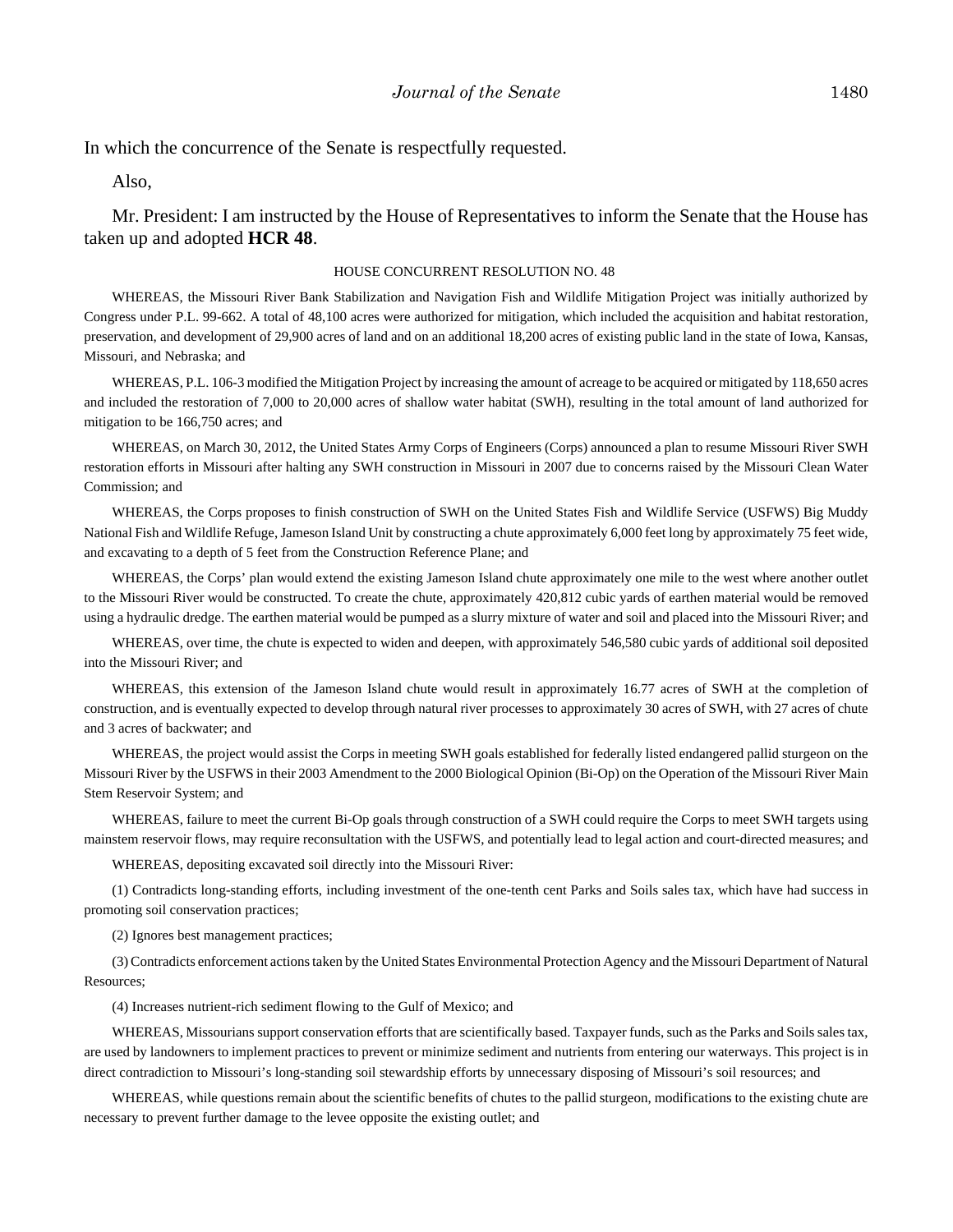WHEREAS, it is possible to realign the current chute and achieve the stated goal of developing SWH without depositing soil into the Missouri River; and

WHEREAS, the construction of chutes to provide SWH lacks clear and convincing evidence that preservation of the pallid sturgeon will be enhanced, and conflicts with established state policies that benefit the integrity of Missouri's soil and water; and

WHEREAS, the Corps should proceed with the modification of the Jameson Island chute only if excavated soil is not deposited in the Missouri River but outside the meander belt:

NOW THEREFORE BE IT RESOLVED that the members of the House of Representatives of the Ninety-seventh General Assembly, Second Regular Session, the Senate concurring therein, hereby strongly urge the Corps not to proceed with the shallow water habitat modification project on the USFWS Big Muddy National Fish and Wildlife Refuge, Jameson Island Unit, unless excavated soil is deposited outside the meander belt and not into the Missouri River; and

BE IT FURTHER RESOLVED that the Missouri General Assembly strongly urges the Corps to work with the Missouri Clean Water Commission to ensure that any future SWH projects within the State of Missouri provide clear benefits to the preservation of the pallid sturgeon do not degrade Missouri's soil and water resources; and

BE IT FURTHER RESOLVED that the Chief Clerk of the Missouri House of Representatives be instructed to prepare properly inscribed copies of this resolution for the United States Army Corps of Engineers, the United States Fish and Wildlife Service, and each member of the Missouri Congressional delegation.

In which the concurrence of the Senate is respectfully requested.

Also,

Mr. President: I am instructed by the House of Representatives to inform the Senate that the House has taken up and adopted **HCS** for **HCR 49**.

# HOUSE COMMITTEE SUBSTITUTE FOR

#### HOUSE CONCURRENT RESOLUTION NO. 49

WHEREAS, in 2012, the United States Coast Guard recorded over six hundred fifty fatalities and three thousand injuries resulting from boating accidents; and

WHEREAS, the total estimated property damage from recreational boating accidents in a single year can total more than thirty-five million dollars, and does not include medical expenses or loss of life; and

WHEREAS, in 2012, nearly ninety percent of people who drowned in a boating accident were not wearing a life jacket; and

WHEREAS, operator inattention, operator inexperience, an improper lookout, and excessive speed have been identified as four of the five leading causes of boating accidents, all of which are readily preventable; and

WHEREAS, Missouri is home to hundreds of beautiful lakes and rivers enjoyed by thousands of residents and visitors alike; and

WHEREAS, Missouri ranked  $7<sup>th</sup>$  on the list of the top 10 states for number of boating accidents as recently as two years ago with over one hundred and forty reported boating accidents:

NOW, THEREFORE, BE IT RESOLVED that the members of the House of Representatives of the Ninety-seventh General Assembly, Second Regular Session, the Senate concurring therein, hereby recognize the week of May  $17<sup>th</sup>$  through May  $23<sup>rd</sup>$ ,  $2014$ , as "Missouri Safe Boating Week" in an effort to raise awareness and promote safe and responsible boating practices in the state; and

BE IT FURTHER RESOLVED that the General Assembly recommends to the citizens of this state to observe the week by educating themselves and others about the importance of being safe while on the water.

In which the concurrence of the Senate is respectfully requested.

## **HOUSE BILLS ON THIRD READING**

Senator Dixon moved that **HB 1495**, with **SCS** and **SS No. 2** for **SCS** (pending), be called from the Informal Calendar and again taken up for 3rd reading and final passage, which motion prevailed.

**SS No. 2** for **SCS** for **HB 1495** was again taken up.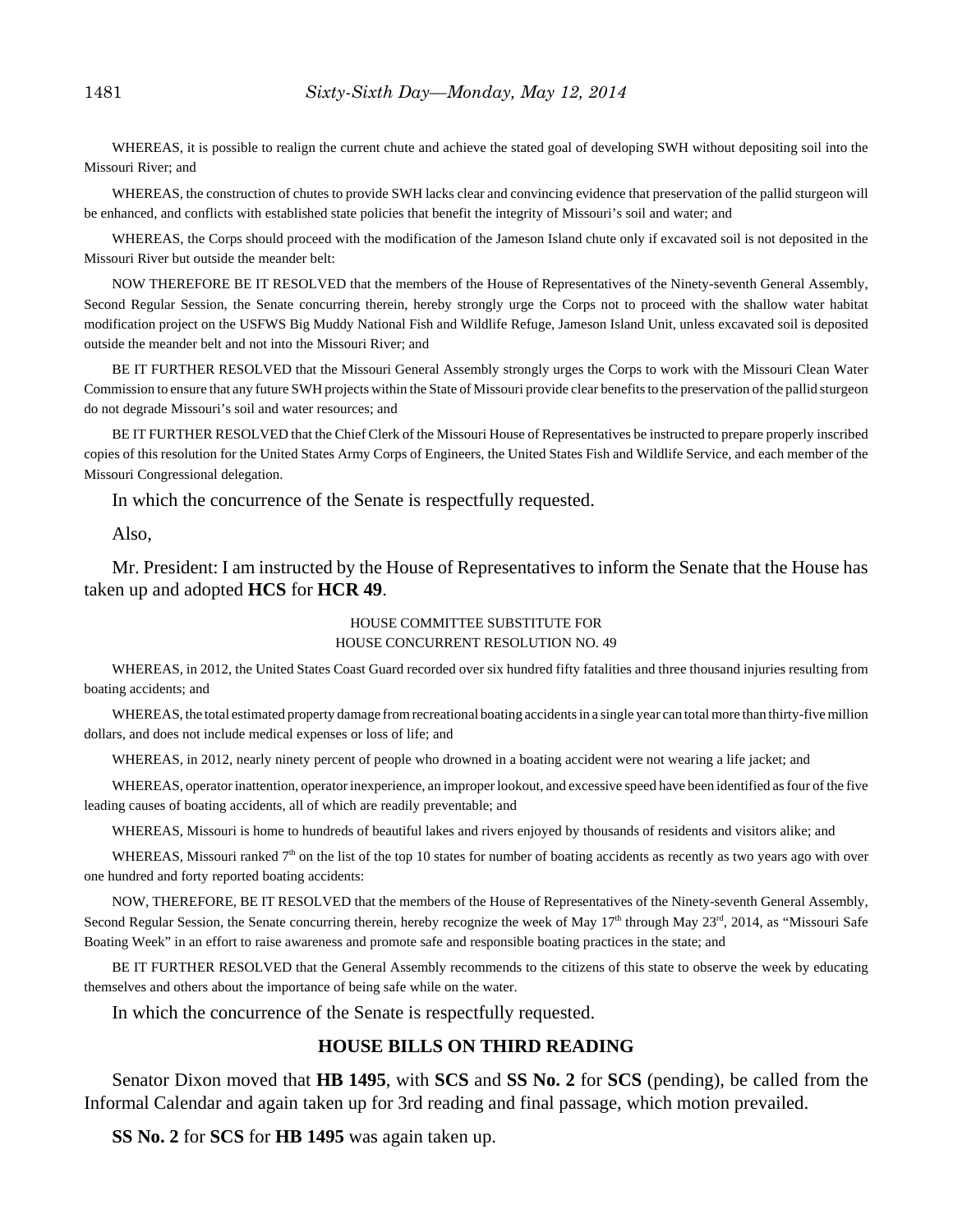Senator Dixon moved that **SS No. 2** for **SCS** for **HB 1495** be adopted, which motion prevailed.

On motion of Senator Dixon, **SS No. 2** for **SCS** for **HB 1495** was read the 3rd time and passed by the following vote:

| YEAS—Senators                      |                         |            |               |         |            |         |               |
|------------------------------------|-------------------------|------------|---------------|---------|------------|---------|---------------|
| <b>Brown</b>                       | Chappelle-Nadal         | Cunningham | Curls         | Dempsey | Dixon      | Holsman | Justus        |
| Keaveny                            | Kehoe                   | Kraus      | LeVota        | Libla   | Munzlinger | Nasheed | <b>Nieves</b> |
| Parson                             | Pearce                  | Richard    | Sater         | Schaaf  | Schaefer   | Schmitt | Sifton        |
| Walsh                              | Wasson-26               |            |               |         |            |         |               |
|                                    |                         |            |               |         |            |         |               |
| NAYS-Senators                      |                         |            |               |         |            |         |               |
| Emery                              | Lager                   | Lamping    | Wallingford—4 |         |            |         |               |
|                                    |                         |            |               |         |            |         |               |
|                                    | Absent—Senator Silvey—1 |            |               |         |            |         |               |
|                                    |                         |            |               |         |            |         |               |
| Absent with leave—Senator Romine—1 |                         |            |               |         |            |         |               |

Vacancies—2

The President declared the bill passed.

On motion of Senator Dixon, title to the bill was agreed to.

Senator Dixon moved that the vote by which the bill passed be reconsidered.

Senator Richard moved that motion lay on the table, which motion prevailed.

**HCS** for **HB 1296**, with **SCS**, entitled:

An Act to repeal section 144.080, RSMo, and to enact in lieu thereof one new section relating to payment of sales tax.

Was called from the Informal Calendar and taken up by Senator Kraus.

**SCS** for **HCS** for **HB 1296**, entitled:

## SENATE COMMITTEE SUBSTITUTE FOR HOUSE COMMITTEE SUBSTITUTE FOR HOUSE BILL NO. 1296

An Act to repeal sections 143.451 and 144.080, RSMo, and to enact in lieu thereof two new sections relating to taxes based on sales, with an existing penalty provision.

Was taken up.

Senator Kraus moved that **SCS** for **HCS** for **HB 1296** be adopted.

Senator Kraus offered **SA 1**:

## SENATE AMENDMENT NO. 1

Amend Senate Committee Substitute for House Committee Substitute for House Bill No. 1296, Page 9, Section 143.451, Line 280, by inserting after all of said line the following: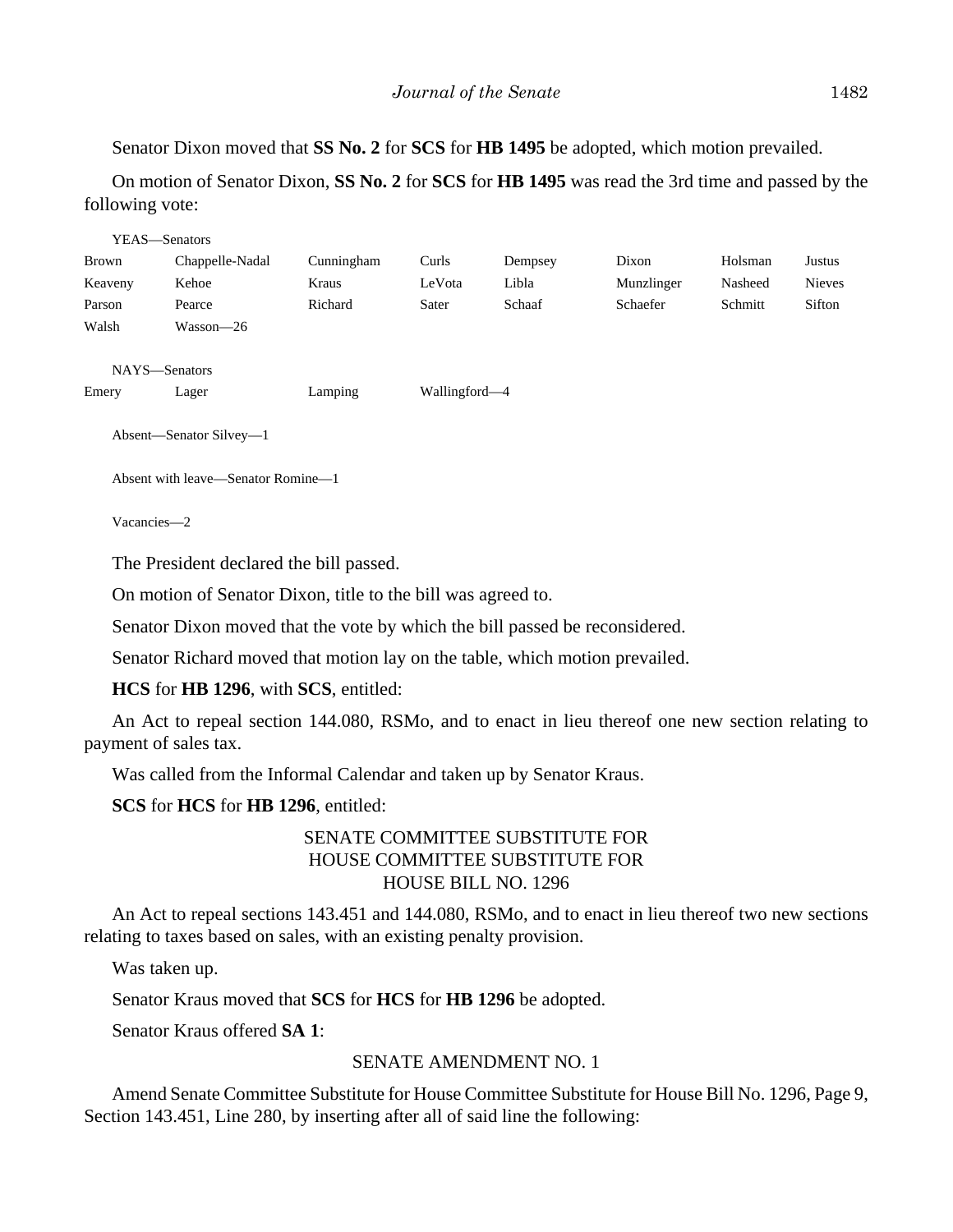"144.049. 1. For purposes of this section, the following terms mean:

(1) "Clothing", any article of wearing apparel, including footwear, intended to be worn on or about the human body. The term shall include but not be limited to cloth and other material used to make school uniforms or other school clothing. Items normally sold in pairs shall not be separated to qualify for the exemption. The term shall not include watches, watchbands, jewelry, handbags, handkerchiefs, umbrellas, scarves, ties, headbands, or belt buckles; and

(2) "Personal computers", a laptop, desktop, or tower computer system which consists of a central processing unit, random access memory, a storage drive, a display monitor, and a keyboard and devices designed for use in conjunction with a personal computer, such as a disk drive, memory module, compact disk drive, daughterboard, **[**digitalizer**] digitizer**, microphone, modem, motherboard, mouse, multimedia speaker, printer, scanner, single-user hardware, single-user operating system, soundcard, or video card;

(3) "School supplies", any item normally used by students in a standard classroom for educational purposes, including but not limited to textbooks, notebooks, paper, writing instruments, crayons, art supplies, rulers, book bags, backpacks, handheld calculators, chalk, maps, and globes. The term shall not include watches, radios, CD players, headphones, sporting equipment, portable or desktop telephones, copiers or other office equipment, furniture, or fixtures. School supplies shall also include computer software having a taxable value of three hundred fifty dollars or less **and any graphing calculator having a taxable value of one hundred fifty dollars or less**.

2. In each year beginning on or after January 1, 2005, there is hereby specifically exempted from state sales tax law all retail sales of any article of clothing having a taxable value of one hundred dollars or less, all retail sales of school supplies not to exceed fifty dollars per purchase, all computer software with a taxable value of three hundred fifty dollars or less, **all graphing calculators having a taxable value of one hundred fifty dollars or less,** and all retail sales of personal computers or computer peripheral devices not to exceed three thousand five hundred dollars, during a three-day period beginning at 12:01 a.m. on the first Friday in August and ending at midnight on the Sunday following.

3. If the governing body of any political subdivision adopted an ordinance that applied to the 2004 sales tax holiday to prohibit the provisions of this section from allowing the sales tax holiday to apply to such political subdivision's local sales tax, then, notwithstanding any provision of a local ordinance to the contrary, the 2005 sales tax holiday shall not apply to such political subdivision's local sales tax. However, any such political subdivision may enact an ordinance to allow the 2005 sales tax holiday to apply to its local sales taxes. A political subdivision must notify the department of revenue not less than forty-five calendar days prior to the beginning date of the sales tax holiday occurring in that year of any ordinance or order rescinding an ordinance or order to opt out.

- 4. This section shall not apply to any sales which take place within the Missouri state fairgrounds.
- 5. This section applies to sales of items bought for personal use only.

6. After the 2005 sales tax holiday, any political subdivision may, by adopting an ordinance or order, choose to prohibit future annual sales tax holidays from applying to its local sales tax. After opting out, the political subdivision may rescind the ordinance or order. The political subdivision must notify the department of revenue not less than forty-five calendar days prior to the beginning date of the sales tax holiday occurring in that year of any ordinance or order rescinding an ordinance or order to opt out.

7. This section may not apply to any retailer when less than two percent of the retailer's merchandise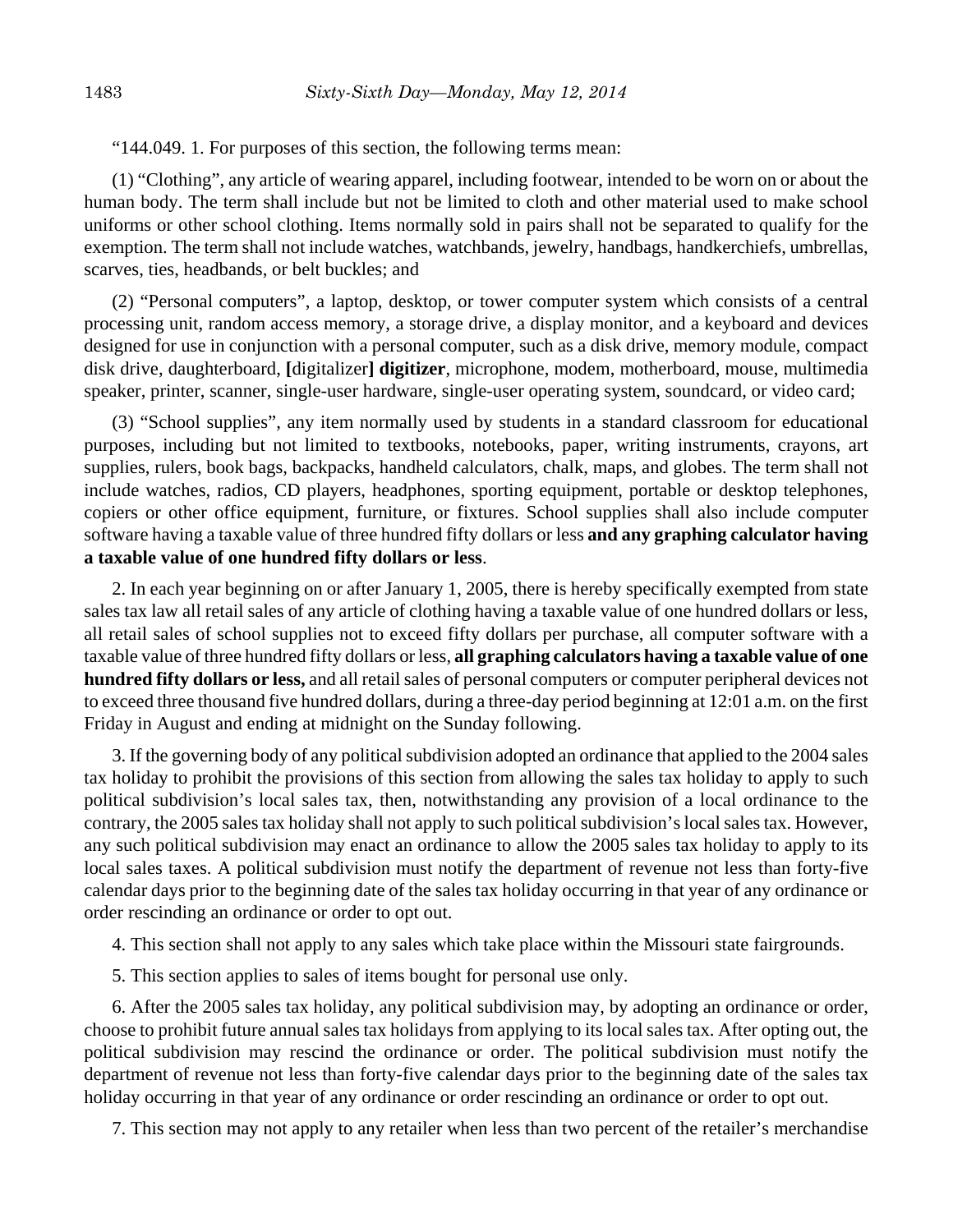offered for sale qualifies for the sales tax holiday. The retailer shall offer a sales tax refund in lieu of the sales tax holiday."; and

Further amend the title and enacting clause accordingly.

Senator Kraus moved that the above amendment be adopted, which motion prevailed.

Senator Kraus moved that **SCS** for **HCS** for **HB 1296**, as amended, be adopted, which motion prevailed.

Senator Kraus moved that **SCS** for **HCS** for **HB 1296**, as amended, be read the 3rd time and passed and was recognized to close.

President Kinder assumed the Chair.

President Pro Tem Dempsey referred **SCS** for **HCS** for **HB 1296**, as amended, to the Committee on Governmental Accountability and Fiscal Oversight.

#### **REFERRALS**

President Pro Tem Dempsey referred **HCS** for **HB 1689**, with **SCS**; **HCS** for **HB 1231**, with **SCS**; **HCS** for **HBs 1179** and **1765**, with **SCS**; and **HB 2163** to the Committee on Governmental Accountability and Fiscal Oversight.

#### **HOUSE BILLS ON THIRD READING**

**HCS** for **HB 1557**, entitled:

An Act to repeal sections 304.015 and 304.180, RSMo, and to enact in lieu thereof three new sections relating to traffic regulations, with a penalty provision.

Was called from the Informal Calendar and taken up by Senator Munzlinger.

Senator Munzlinger offered **SS** for **HCS** for **HB 1557**, entitled:

## SENATE SUBSTITUTE FOR HOUSE COMMITTEE SUBSTITUTE FOR HOUSE BILL NO. 1557

An Act to repeal sections 304.015 and 304.180, RSMo, and to enact in lieu thereof three new sections relating to traffic regulations, with a penalty provision.

Senator Munzlinger moved that **SS** for **HCS** for **HB 1557** be adopted.

Senator Dixon assumed the Chair.

Senator Holsman offered **SA 1**, which was read:

#### SENATE AMENDMENT NO. 1

Amend Senate Substitute for House Committee Substitute for House Bill No. 1557, Page 12, Section 304.875, Line 6, by striking the words "thirty-five".

Senator Holsman moved that the above amendment be adopted.

Senator Lager offered **SSA 1** for **SA 1**: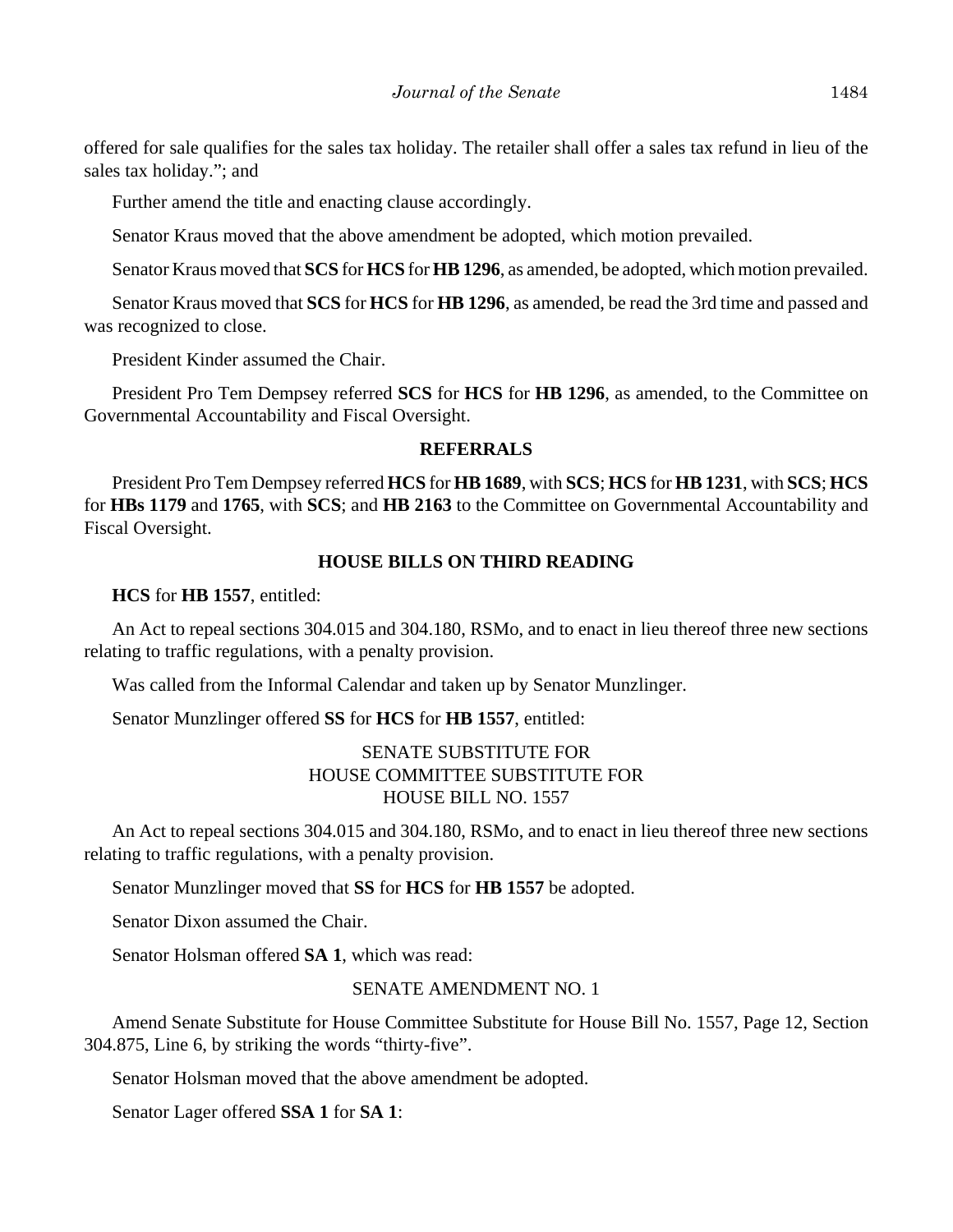## SENATE SUBSTITUTE AMENDMENT NO. 1 FOR SENATE AMENDMENT NO. 1

Amend Senate Substitute for House Committee Substitute for House Bill No. 1557, Pages 11-17, Section 304.875, by striking all of said section from the bill and inserting in lieu thereof the following:

"**304.286. Beginning September 1, 2014, no county, city, town, village, municipality, state agency, or other political subdivision of this state that is authorized to issue a notice of violation for a violation of a state or local traffic law or regulation, shall implement or employ a new automated photo red light enforcement system at any intersection within its jurisdiction. As used in this section, the term "automated photo red light enforcement system" shall mean a device consisting of a camera or cameras and a vehicle sensor or sensors, installed to work in conjunction with a traffic control signal, which is used to produce recorded images of motor vehicles entering an intersection against a red signal indication.**"; and

Further amend the title and enacting clause accordingly.

Senator Lager moved that the above substitute amendment be adopted and requested a roll call vote be taken. He was joined in his request by Senators Brown, Kraus, Libla and Schaaf.

At the request of Senator Munzlinger, **HCS** for **HB 1557**, with **SS**, **SA 1** and **SSA 1** for **SA 1** (pending), was placed on the Informal Calendar.

#### **REPORTS OF STANDING COMMITTEES**

Senator Cunningham, Chairman of the Committee on Governmental Accountability and Fiscal Oversight, submitted the following reports:

Mr. President: Your Committee on Governmental Accountability and Fiscal Oversight, to which were referred **HB 1073**; **HCS** for **HB 1075**; **HCS** for **HB 1326**, with **SCS**; **HCS** for **HBs 1861** and **1864**, with **SCS**; and **HCS** for **HB 1371**, with **SCS**, begs leave to report that it has considered the same and recommends that the bills do pass.

#### **HOUSE BILLS ON THIRD READING**

**HB 1651**, introduced by Representative Fraker, entitled:

An Act to repeal section 394.120, RSMo, and to enact in lieu thereof one new section relating to electric cooperatives.

Was called from the Informal Calendar and taken up by Senator Cunningham.

On motion of Senator Cunningham, **HB 1651** was read the 3rd time and passed by the following vote:

| YEAS—Senators |                 |               |        |             |         |           |         |  |
|---------------|-----------------|---------------|--------|-------------|---------|-----------|---------|--|
| <b>Brown</b>  | Chappelle-Nadal | Cunningham    | Curls  | Dempsey     | Dixon   | Emery     | Holsman |  |
| Justus        | Keaveny         | Kehoe         | Kraus  | Lager       | Lamping | LeVota    | Libla   |  |
| Munzlinger    | Nasheed         | <b>Nieves</b> | Parson | Pearce      | Richard | Sater     | Schaaf  |  |
| Schaefer      | Schmitt         | Sifton        | Silvey | Wallingford | Walsh   | Wasson-31 |         |  |

NAYS—Senators—None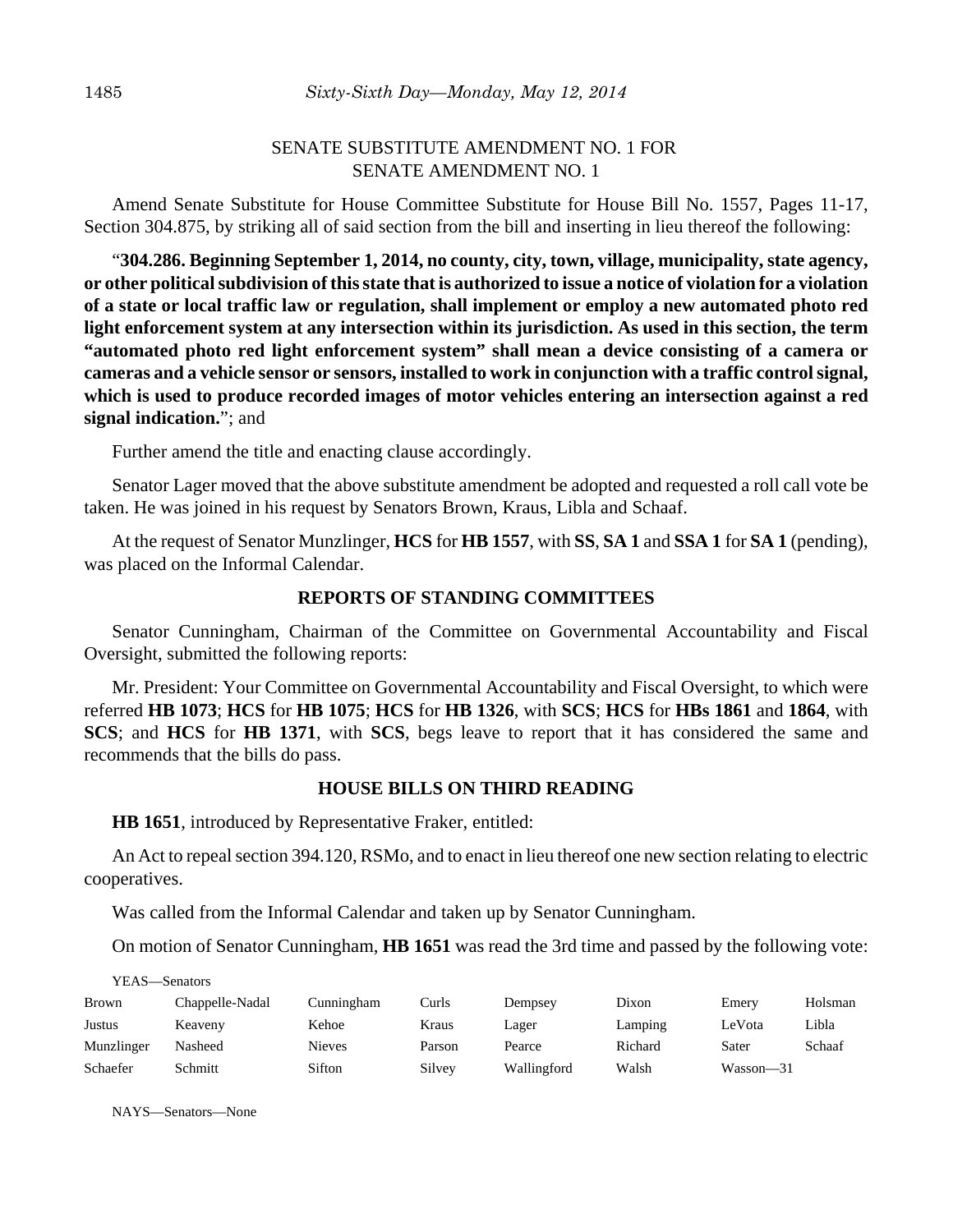Absent—Senators—None

Absent with leave—Senator Romine—1

Vacancies—2

The President declared the bill passed.

On motion of Senator Cunningham, title to the bill was agreed to.

Senator Cunningham moved that the vote by which the bill passed be reconsidered.

Senator Richard moved that motion lay on the table, which motion prevailed.

Senator Schmitt moved that **HCS** for **HB 1501**, with **SS**, as amended (pending), be called from the Informal Calendar and again taken up for 3rd reading and final passage, which motion prevailed.

**SS** for **HCS** for **HB 1501**, as amended, was again taken up.

Senator Kraus assumed the Chair.

Senator Schaaf offered **SA 6**, which was read:

#### SENATE AMENDMENT NO. 6

Amend Senate Substitute for House Committee Substitute for House Bill No. 1501, Page 1, Section 67.2050, Line 7, by inserting after the word "unless" the following: ",".

Senator Schaaf moved that the above amendment be adopted.

At the request of Senator Schmitt, **HCS** for **HB 1501**, with **SS** and **SA 6** (pending), was placed on the Informal Calendar.

#### **MESSAGES FROM THE HOUSE**

The following messages were received from the House of Representatives through its Chief Clerk:

Mr. President: I am instructed by the House of Representatives to inform the Senate that the House Conferees on **SS** for **SCS** for **HCS** for **HB 1439** be allowed to exceed the differences on section 571.070.1  $(3), (4)$ .

Also,

Mr. President: I am instructed by the House of Representatives to inform the Senate that the House has taken up and passed **SS** for **SCS** for **SB 841**.

Bill ordered enrolled.

Also,

Mr. President: I am instructed by the House of Representatives to inform the Senate that the House has taken up and passed **SCS** for **SB 785**.

Bill ordered enrolled.

Also,

Mr. President: I am instructed by the House of Representatives to inform the Senate that the House has taken up and passed **SB 907**.

Bill ordered enrolled.

Also,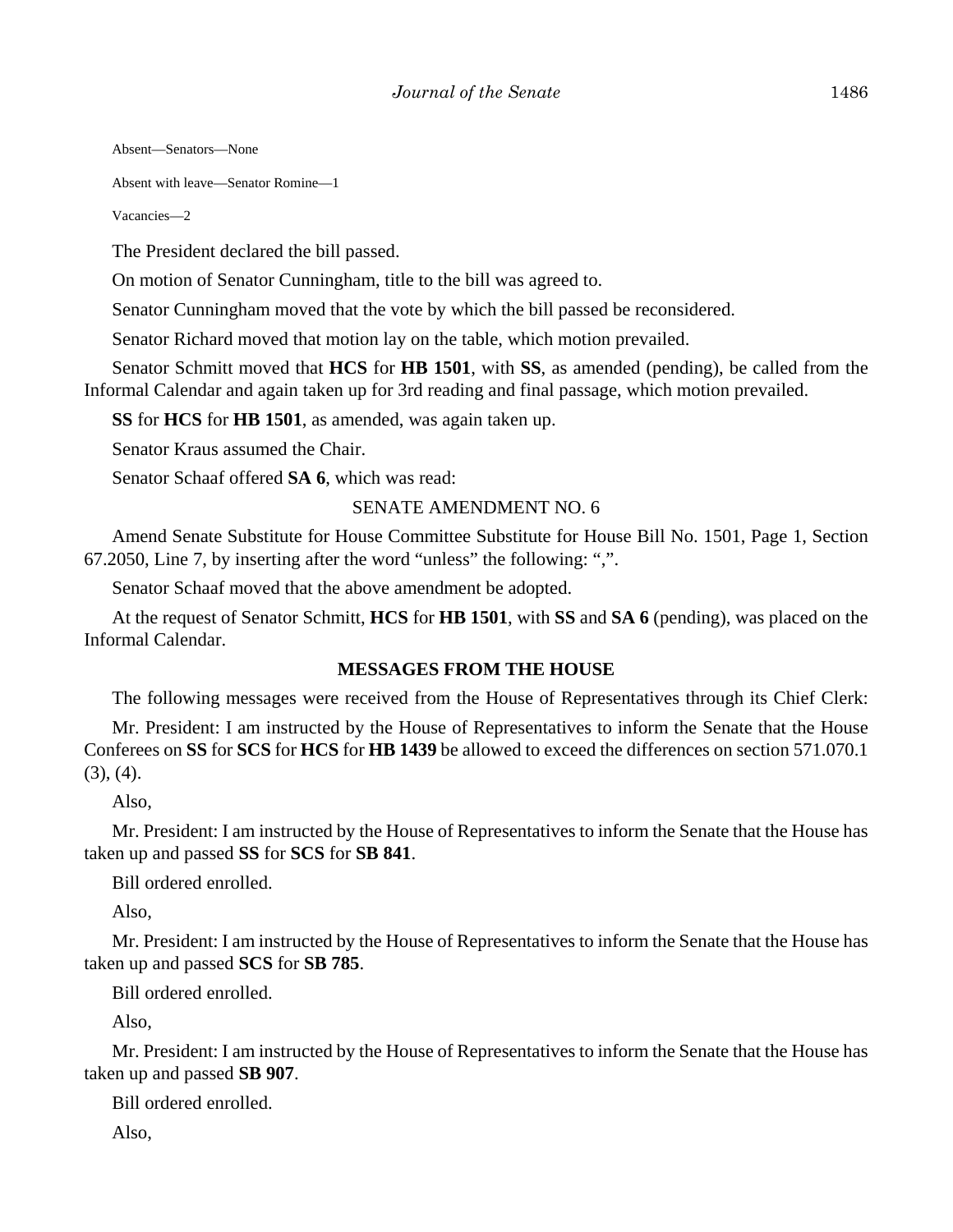Mr. President: I am instructed by the House of Representatives to inform the Senate that the House has taken up and passed **SS** for **SB 782**.

Bill ordered enrolled.

Also,

Mr. President: I am instructed by the House of Representatives to inform the Senate that the House has taken up and passed **SS** for **SCS** for **SB 593**.

Bill ordered enrolled.

Also,

Mr. President: I am instructed by the House of Representatives to inform the Senate that the House has taken up and passed **HCS** for **SCS** for **SB 492**, entitled:

An Act to repeal sections 161.097, 163.191, 173.030, 173.1006, 174.450, and 178.638, RSMo, and to enact in lieu thereof seven new sections relating to authorization for funding and administrative processes in higher education.

With House Amendment Nos. 1, 2, 3 and 4.

## HOUSE AMENDMENT NO. 1

Amend House Committee Substitute for Senate Committee Substitute for Senate Bill No. 492, Page 3, Section 163.191, Line 46, by deleting the word "**Beginning**" and inserting in lieu thereof the following:

"**Unless the general assembly chooses to otherwise appropriate state funding, beginning**"; and

Further amend said bill, section, and page, Line 51, by deleting the word "will" and inserting in lieu thereof the following:

"**[**will**] shall**"; and

Further amend said bill, Page 9, Section 173.1006, Lines 17 to 19, by deleting all of said lines and inserting in lieu thereof the following:

"**each institution. Each institution shall adopt, in collaboration with the coordinating board for higher education, an additional institutional performance measure to measure student job placement in a field or position associated with the student's degree level and pursuit of a graduate degree. The**"; and

Further amend said bill, Page 10, Section 173.1540, Line 6, by deleting the word "**The**" and inserting in lieu thereof the following:

## "**Unless the general assembly chooses to otherwise appropriate state funding, the**"; and

Further amend said bill, page, and section, Line 21, by deleting the word "**No**" and inserting in lieu thereof the following:

## "**Unless otherwise provided by the general assembly during the appropriations process, no**"; and

Further amend said bill, page, and section, Line 30, by deleting the word "**At**" and inserting in lieu thereof the following:

## "**Unless otherwise provided by the general assembly during the appropriations process, at**"; and

Further amend said bill and section, Page 11, Line 35, by deleting the word "**tem**" and inserting in lieu thereof the following: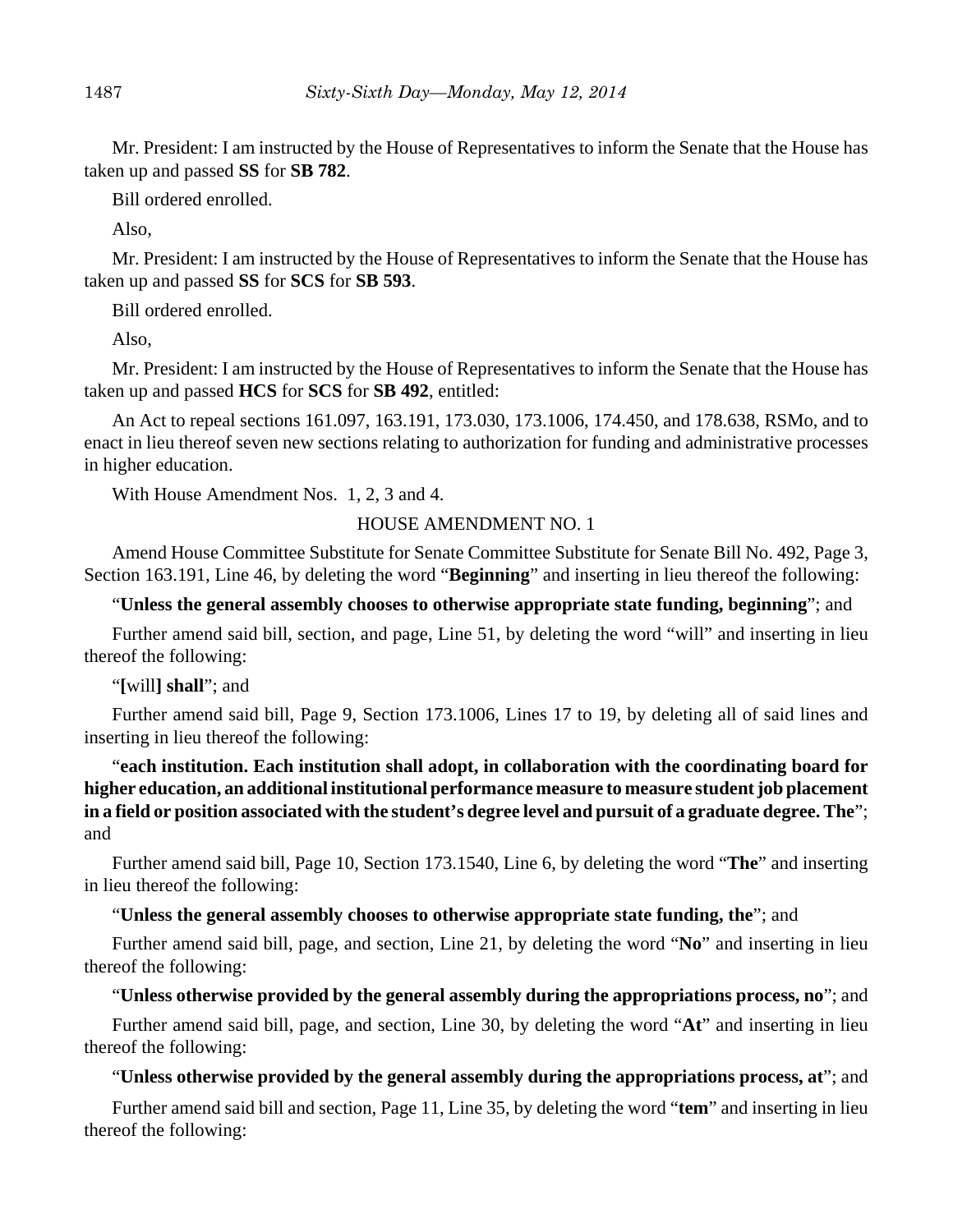#### "**tempore**"; and

Further amend said bill, Page 13, Section 178.638, Line 11, by deleting the word "**Beginning**" and inserting in lieu thereof the following:

#### "**Unless the general assembly chooses to otherwise appropriate state funding, beginning**"; and

Further amend said bill by amending the title, enacting clause, and intersectional references accordingly.

#### HOUSE AMENDMENT NO. 2

Amend House Committee Substitute for Senate Committee Substitute for Senate Bill No. 492, Page 1, Section A, Line 3, by inserting immediately after said line the following:

"160.545. 1. There is hereby established within the department of elementary and secondary education the "A+ Schools Program" to be administered by the commissioner of education. The program shall **[**consist of grant awards made to**] require** public secondary schools that **apply to be an A+ school to** demonstrate a commitment to ensure that:

(1) All students be graduated from school;

(2) All students complete a selection of high school studies that is challenging and for which there are identified learning expectations; and

(3) All students proceed from high school graduation to a college or postsecondary vocational or technical school or high-wage job with work place skill development opportunities.

2. The state board of education shall promulgate rules and regulations for the approval of **[**grants made under the program to**]** schools that:

(1) Establish measurable districtwide performance standards for the goals of the program outlined in subsection 1 of this section; and

(2) Specify the knowledge, skills and competencies, in measurable terms, that students must demonstrate to successfully complete any individual course offered by the school, and any course of studies which will qualify a student for graduation from the school; and

(3) Do not offer a general track of courses that, upon completion, can lead to a high school diploma; and

(4) Require rigorous coursework with standards of competency in basic academic subjects for students pursuing vocational and technical education as prescribed by rule and regulation of the state board of education; and

(5) Have a partnership plan developed in cooperation and with the advice of local business persons, labor leaders, parents, and representatives of college and postsecondary vocational and technical school representatives, with the plan then approved by the local board of education. The plan shall specify a mechanism to receive information on an annual basis from those who developed the plan in addition to senior citizens, community leaders, and teachers to update the plan in order to best meet the goals of the program as provided in subsection 1 of this section. Further, the plan shall detail the procedures used in the school to identify students that may drop out of school and the intervention services to be used to meet the needs of such students. The plan shall outline counseling and mentoring services provided to students who will enter the work force upon graduation from high school, address apprenticeship and intern programs, and shall contain procedures for the recruitment of volunteers from the community of the school to serve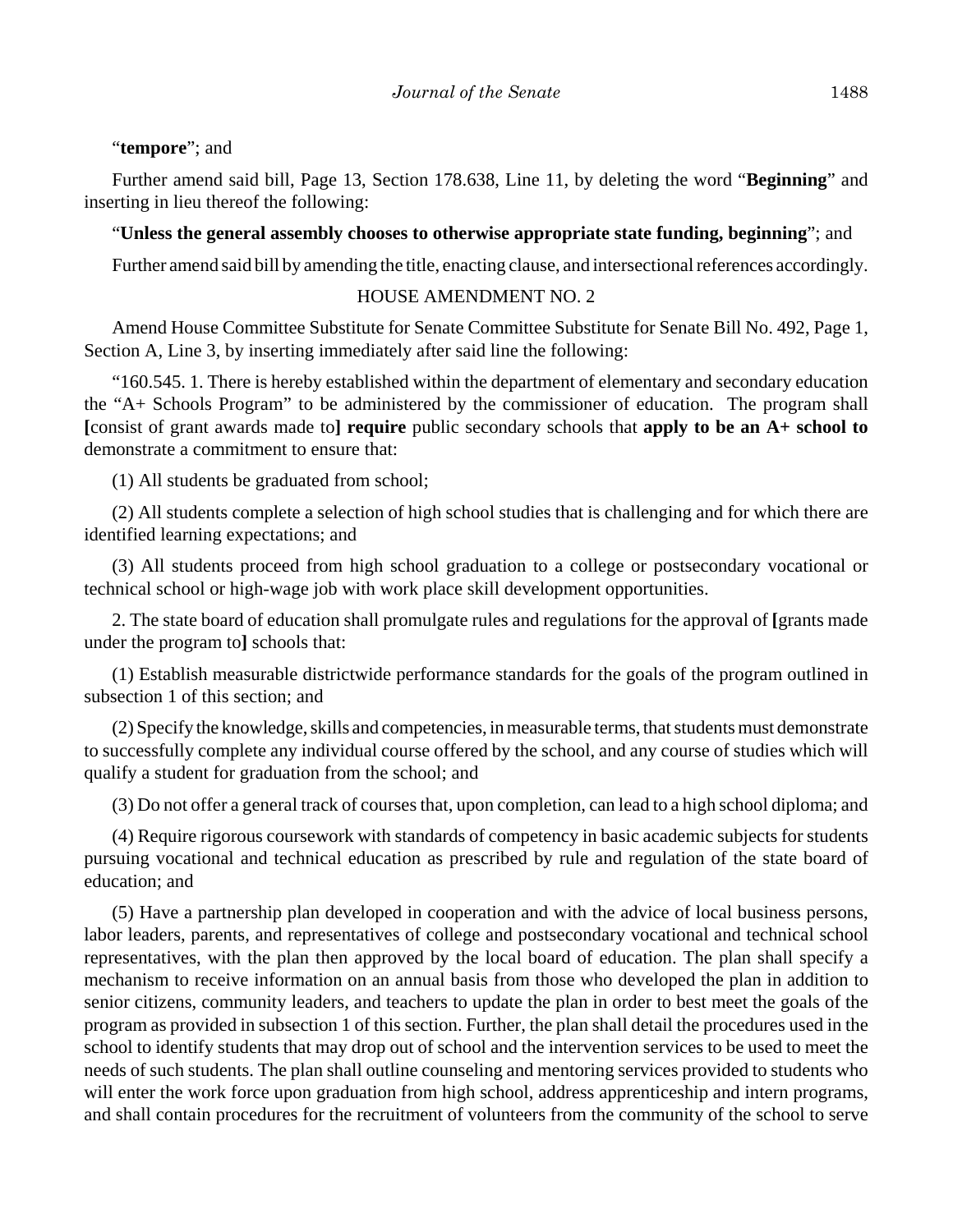in schools receiving program grants.

3. A school district may participate in the program irrespective of its accreditation classification by the state board of education, provided it meets all other requirements.

4. **[**By rule and regulation, the state board of education may determine a local school district variable fund match requirement in order for a school or schools in the district to receive a grant under the program. However, no school in any district shall receive a grant under the program unless the district designates a salaried employee to serve as the program coordinator, with the district assuming a minimum of one-half the cost of the salary and other benefits provided to the coordinator. Further, no school in any district shall receive a grant under the program unless the district makes available facilities and services for adult literacy training as specified by rule of the state board of education.

5. For any school that meets the requirements for the approval of the grants authorized by this section and specified in subsection 2 of this section for three successive school years, by August first following the third such school year, the commissioner of education shall present a plan to the superintendent of the school district in which such school is located for the waiver of rules and regulations to promote flexibility in the operations of the school and to enhance and encourage efficiency in the delivery of instructional services in the school. The provisions of other law to the contrary notwithstanding, the plan presented to the superintendent shall provide a summary waiver, with no conditions, for the pupil testing requirements pursuant to section 160.257 in the school. Further, the provisions of other law to the contrary notwithstanding, the plan shall detail a means for the waiver of requirements otherwise imposed on the school related to the authority of the state board of education to classify school districts pursuant to subdivision (9) of section 161.092 and such other rules and regulations as determined by the commissioner of education, except such waivers shall be confined to the school and not other schools in the school district unless such other schools meet the requirements of this subsection. However, any waiver provided to any school as outlined in this subsection shall be void on June thirtieth of any school year in which the school fails to meet the requirements for the approval of the grants authorized by this section as specified in subsection 2 of this section.

6. For any school year, grants authorized by subsections 1 to 3 of this section shall be funded with the amount appropriated for this program, less those funds necessary to reimburse eligible students pursuant to subsection 7 of this section.

7.**]** The commissioner of **higher** education shall, by rule and regulation of the **[**state board of education**] coordinating board for higher education** and with the advice of the **[**coordinating board for higher education**] state board of education**, establish a procedure for the reimbursement of the cost of tuition, books and fees to any public community college or vocational or technical school or within the limits established in subsection **[**9**] 8** of this section for any two-year private vocational or technical school for any student:

(1) Who has attended a public high school in the state for at least three years immediately prior to graduation that meets the requirements of subsection 2 of this section, except that students who are active duty military dependents, and students who are dependants of retired military who relocate to Missouri within one year of the date of the parent's retirement from active duty, who, in the school year immediately preceding graduation, meet all other requirements of this subsection and are attending a school that meets the requirements of subsection 2 of this section shall be exempt from the three-year attendance requirement of this subdivision; and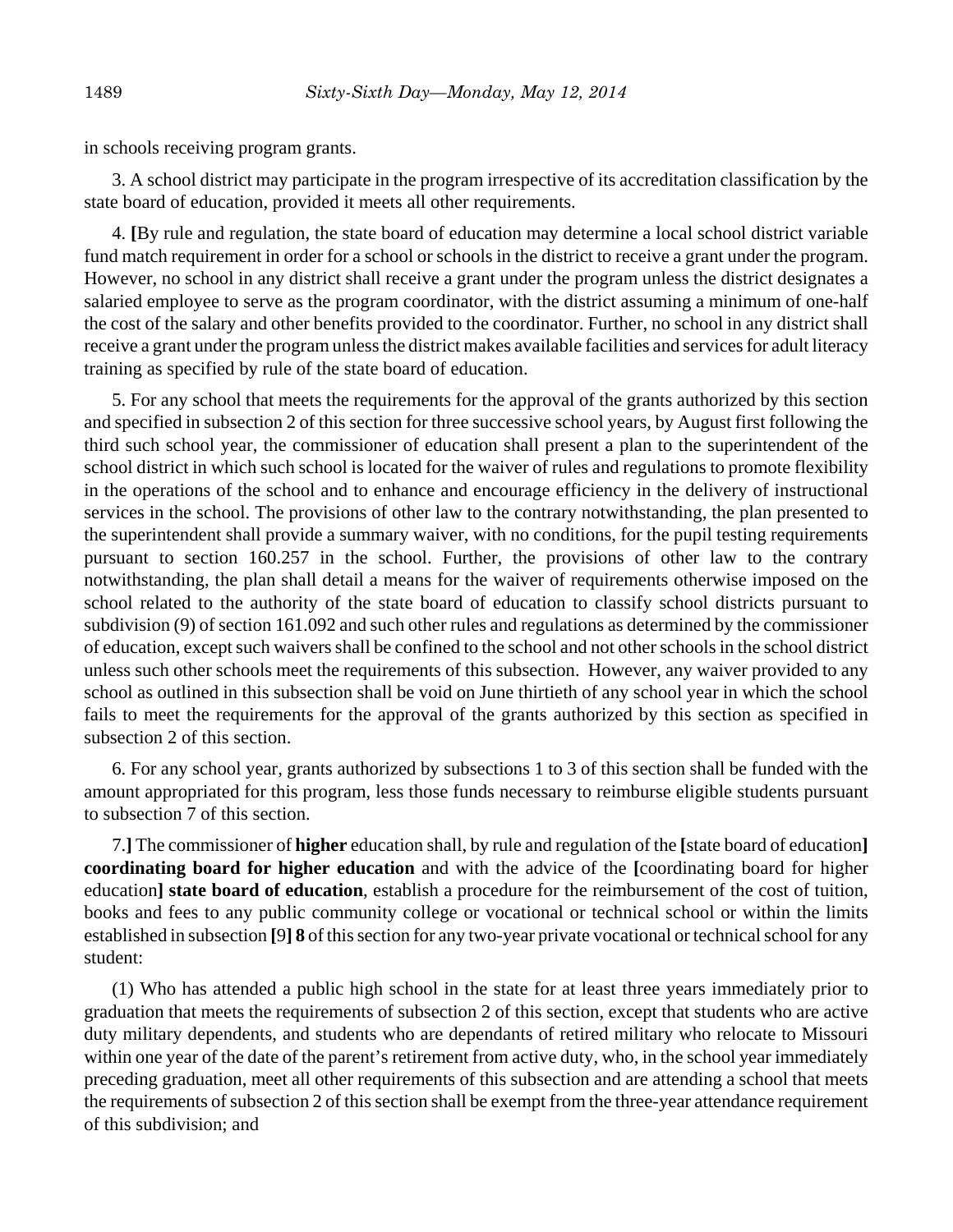(2) Who has made a good faith effort to first secure all available federal sources of funding that could be applied to the reimbursement described in this subsection; and

(3) Who has earned a minimal grade average while in high school as determined by rule of the state board of education, and other requirements for the reimbursement authorized by this subsection as determined by rule and regulation of said board.

**[**8.**] 5. Beginning with academic year 2015-16, the department of higher education shall develop a procedure to permit the reimbursement of educational costs beyond tuition and general fees incurred at an A+ eligible postsecondary institution by a student who qualifies for reimbursement under subsection 4 of this section and applies for such reimbursement upon the following conditions:**

**(1) The reimbursement shall be an amount no greater than tuition and related academic fees, including book purchase or rental, for dual credit courses paid by the student while in high school;**

**(2) The dual credit course was provided by an institution that is a qualified A+ postsecondary institution under subsection 4 or 8 of this section;**

**(3) The dual credit course is accepted for credit by the institution at which the student uses the A+ program.**

**The provisions of this subsection shall be applicable only to postsecondary students at vocationaltechnical centers and those pursuing a certificate or an associate of science or associate of applied science degree at any other qualified A+ postsecondary institution.**

**6. If insufficient funds are available to provide full reimbursement of all permitted costs under this section, the reimbursement shall be prioritized in the following order from highest to lowest:**

- **(1) Tuition;**
- **(2) General fees;**

**(3) Other educational costs as defined by federal student financial aid regulations.**

**7.** The commissioner of education **and the commissioner of higher education** shall develop a procedure for evaluating the effectiveness of the program described in this section **for improving high school outcomes and for effectiveness in providing access and completion of postsecondary programs**. Such evaluation shall be conducted annually with the results of the evaluation provided to the governor, speaker of the house, and president pro tempore of the senate.

**[**9.**] 8.** For a two-year private vocational or technical school to obtain reimbursements under subsection **[**7**] 4** of this section, the following requirements shall be satisfied:

(1) Such two-year private vocational or technical school shall be a member of the North Central Association and be accredited by the Higher Learning Commission as of July 1, 2008, and maintain such accreditation;

(2) Such two-year private vocational or technical school shall be designated as a  $501(c)(3)$  nonprofit organization under the Internal Revenue Code of 1986, as amended;

(3) No two-year private vocational or technical school shall receive tuition reimbursements in excess of the tuition rate charged by a public community college for course work offered by the private vocational or technical school within the service area of such college; and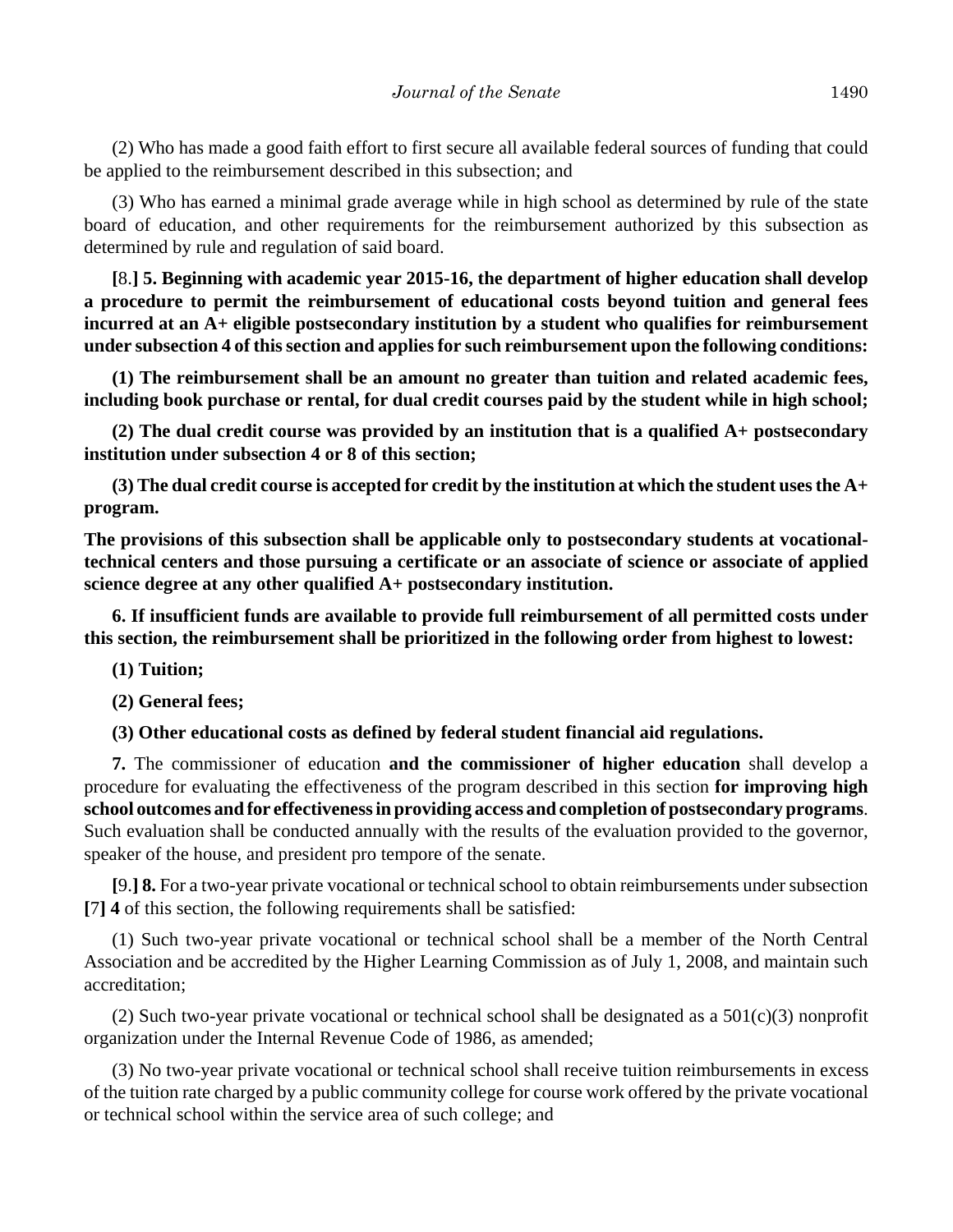(4) The reimbursements provided to any two-year private vocational or technical school shall not violate the provisions of Article IX, Section 8, or Article I, Section 7, of the Missouri Constitution or the first amendment of the United States Constitution. "; and

Further amend said bill by amending the title, enacting clause, and intersectional references accordingly.

## HOUSE AMENDMENT NO. 3

Amend House Committee Substitute for Senate Committee Substitute for Senate Bill No. 492, Page 13, Section 178.638, Line 13, by inserting after all of said section and line the following:

"340.381. 1. Sections 340.381 to 340.396 establish a student loan forgiveness program for approved veterinary students who practice in areas of defined need. Such program shall be known as the "**Dr. Merrill Townley** Large Animal Veterinary Student Loan Program".

2. There is hereby created in the state treasury the "Veterinary Student Loan Payment Fund", which shall consist of general revenue appropriated to the large animal veterinary student loan program, voluntary contributions to support or match program activities, money collected under section 340.396, and funds received from the federal government. The state treasurer shall be custodian of the fund and shall approve disbursements from the fund in accordance with sections 30.170 and 30.180. Upon appropriation, money in the fund shall be used solely for the administration of sections 340.381 to 340.396. Notwithstanding the provisions of section 33.080 to the contrary, any moneys remaining in the fund at the end of the biennium shall not revert to the credit of the general revenue fund. The state treasurer shall invest moneys in the fund in the same manner as other funds are invested. Any interest and moneys earned on such investments shall be credited to the fund.

340.396. 1. Sections 340.381 to 340.396 shall not be construed to require the department to enter into contracts with individuals who qualify for education loans or loan repayment programs when federal, state, and local funds are not available for such purposes.

2. Sections 340.381 to 340.396 shall not be subject to the provisions of sections 23.250 to 23.298.

**[**3. Sections 340.381 to 340.396 shall expire on June 30, 2013.**]**"; and

Further amend said bill by amending the title, enacting clause, and intersectional references accordingly.

## HOUSE AMENDMENT NO. 4

Amend House Committee Substitute for Senate Committee Substitute for Senate Bill No. 492, Page 9, Section 173.030, Line 136, by inserting after all of said line the following:

"173.670. 1. There is hereby established within the department of higher education the "Missouri Science, Technology, Engineering and Mathematics Initiative". The department of higher education may award matching funds through this initiative to public institutions of higher education as part of the annual appropriations process.

2. The purpose of the initiative shall be to provide support to increase interest among elementary, secondary, and university students in fields of study related to science, technology, engineering, and mathematics and to increase the number of Missouri graduates in these fields at Missouri's public two- and four-year institutions of higher education.

3. There is hereby created a "Science, Technology, Engineering and Mathematics Fund", which shall consist of money collected under this section. The state treasurer shall be custodian of the fund and may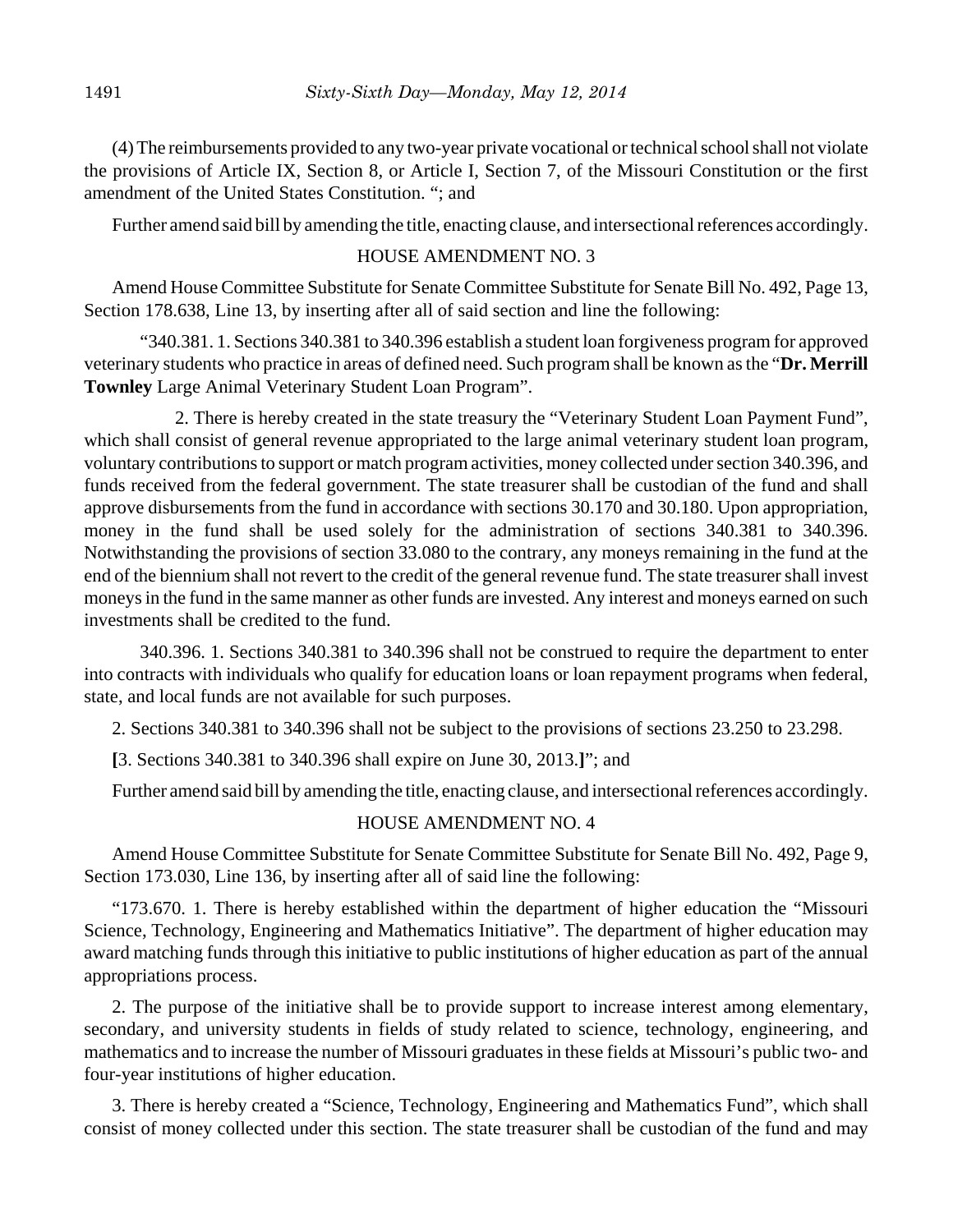approve disbursements from the fund in accordance with sections 30.170 and 30.180. Upon appropriation, money in the fund shall be used solely for the administration of this section. Any moneys remaining in the fund at the end of the biennium shall not revert to the credit of the general revenue fund. The state treasurer shall invest moneys in the fund in the same manner as other funds are invested. Any interest and moneys earned on such investments shall be credited to the fund.

4. **As part of the initiative, the department of higher education shall develop a process to award grants to Missouri public two- and four-year institutions of higher education and school districts that have entered into articulation agreements to offer information technology certification through technical course work leading to postsecondary academic credit through the program established in section 173.675.**

**5.** The general assembly may appropriate funds to the science, technology, engineering, and mathematics fund to match institution funds to support the following programs:

(1) Endowed teaching professor programs, which provide funds to support faculty who teach undergraduate courses in science, technology, engineering, or mathematics fields at public institutions of higher education;

(2) Scholarship programs, which provide financial aid or loan forgiveness awards to Missouri students who study in the science, technology, engineering, or mathematics fields or who plan to enter the teaching field in Missouri with an emphasis on science, technology, engineering, and mathematics areas;

(3) Experiential youth programs at public colleges or universities, designed to provide Missouri middle school, junior high, and high school students with the opportunity to experience science, technology, engineering, and mathematics fields through camps or other educational offerings;

(4) Career enhancement programs for current elementary and secondary teachers and professors at Missouri public and private colleges and universities in the science, technology, engineering, or mathematics fields to improve the quality of teaching.

**173.675. 1. The department of higher education shall develop a program to offer information technology certification through technical course work that leads to postsecondary academic credit. The program shall be available to students enrolled in a public high school in Missouri that has entered into an articulation agreement with a Missouri public two- or four-year institution of higher education to offer such course work. The program shall provide instruction on skills and competencies essential for the workplace and requested by employers and shall include the following components:**

**(1) A web-enabled online curriculum;**

**(2) Instructional software for classroom and student use;**

**(3) Training for teachers to advance technical education skills;**

**(4) Industry recognized skills certification; and**

**(5) Integration with existing education standards.**

**2. Any rule or portion of a rule, as that term is defined in section 536.010, that is created under the authority delegated in this section shall become effective only if it complies with and is subject to all of the provisions of chapter 536 and, if applicable, section 536.028. This section and chapter 536**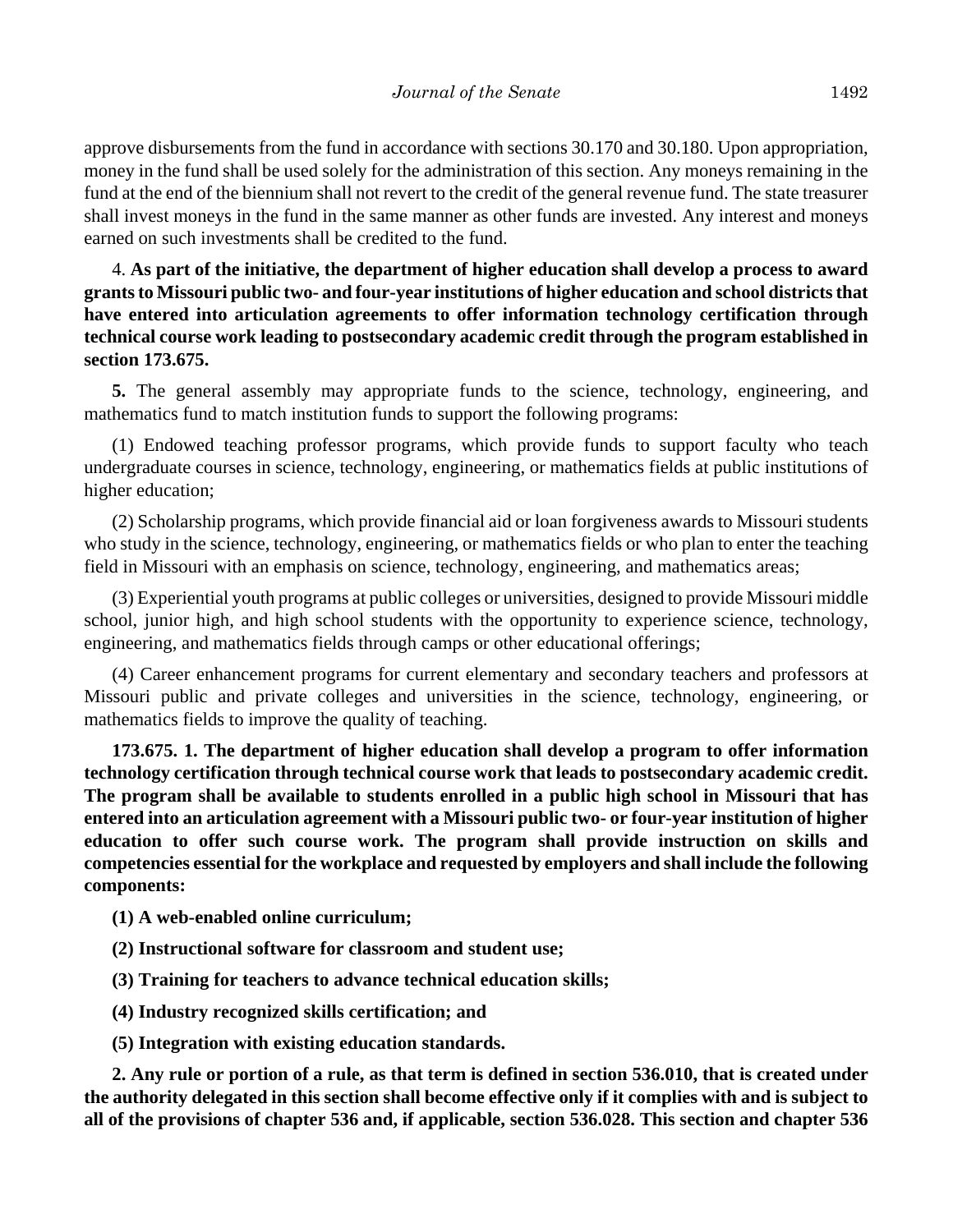**are nonseverable and if any of the powers vested with the general assembly pursuant to chapter 536 to review, to delay the effective date, or to disapprove and annul a rule are subsequently held unconstitutional, then the grant of rulemaking authority and any rule proposed or adopted after August 28, 2014, shall be invalid and void.**

**173.680. 1. The department of higher education shall conduct a study to identify the information technology industry certifications most frequently requested by employers in Missouri. The department of higher education may conduct the study with the assistance of other state departments and agencies, the Missouri mathematics and science coalition, and the governor's advisory council on science, technology, engineering, and mathematical issues.**

**2. The department of higher education shall complete the study no later than January 31, 2015. The department shall prepare the findings in a report and provide it to:**

**(1) The president pro tempore of the senate;**

- **(2) The speaker of the house of representatives;**
- **(3) The joint committee on education;**
- **(4) The governor;**
- **(5) The coordinating board for higher education; and**
- **(6) The state board of education.**"; and

Further amend said title, enacting clause and intersectional references accordingly.

In which the concurrence of the Senate is respectfully requested.

Also,

Mr. President: I am instructed by the House of Representatives to inform the Senate that the House refuses to adopt the Conference Committee Report for House Committee Substitute for Senate Committee Substitute for Senate Bill 672, as amended, and request the Senate grant the House a further conference.

## **PRIVILEGED MOTIONS**

Senator Parson moved that the Senate grant the House further conference on **HCS** for **SCS** for **SB 672**, as amended, which motion prevailed.

## **CONFERENCE COMMITTEE APPOINTMENTS**

President Pro Tem Dempsey re-appointed the following conference committee to act with a like committee from the House on **HCS** for **SCS** for **SB 672**, as amended: Senators Parson, Dixon, Romine, Justus and Keaveny.

President Pro Tem Dempsey assumed the Chair.

## **REPORTS OF STANDING COMMITTEES**

Senator Schmitt, Chairman of the Committee on Jobs, Economic Development and Local Government, submitted the following report:

Mr. President: Your Committee on Jobs, Economic Development and Local Government, to which was referred **HB 1692**, begs leave to report that it has considered the same and recommends that the Senate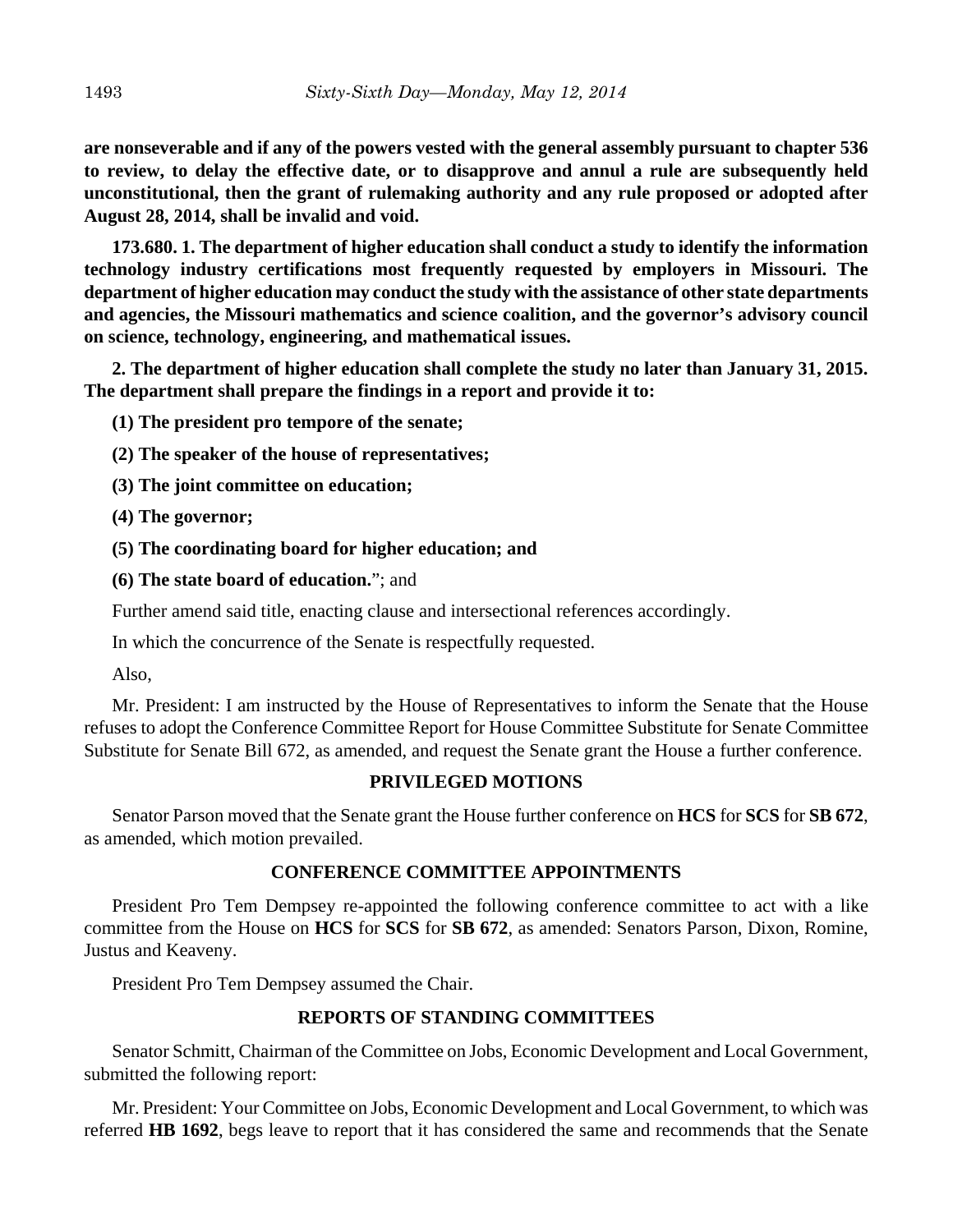Committee Substitute, hereto attached, do pass.

Senator Pearce, Chairman of the Committee on Education, submitted the following report:

Mr. President: Your Committee on Education, to which was referred **HCS** for **HB 1614**, begs leave to report that it has considered the same and recommends that the Senate Committee Substitute, hereto attached, do pass.

Senator Richard, Chairman of the Committee on Rules, Joint Rules, Resolutions and Ethics, submitted the following report:

Mr. President: Your Committee on Rules, Joint Rules, Resolutions and Ethics, to which was referred **HB 1883**, begs leave to report that it has considered the same and recommends that the bill do pass, with Senate Committee Amendment No. 1.

#### SENATE COMMITTEE AMENDMENT NO. 1

Amend House Bill No. 1883, Page 2, Section 44.227, by striking all of said section from the bill; and

Further amend said bill and page, Section 44.238, by striking all of said section from the bill; and

Further amend the title and enacting clause accordingly.

Senator Dixon, Chairman of the Committee on the Judiciary and Civil and Criminal Jurisprudence, submitted the following report:

Mr. President: Your Committee on the Judiciary and Civil and Criminal Jurisprudence, to which was referred **HB 1906**, begs leave to report that it has considered the same and recommends that the Senate Committee Substitute, hereto attached, do pass.

Senator Kehoe, Chairman of the Committee on Transportation and Infrastructure, submitted the following report:

Mr. President: Your Committee on Transportation and Infrastructure, to which was referred **HCS** for **HB 2141**, begs leave to report that it has considered the same and recommends that the Senate Committee Substitute, hereto attached, do pass.

Senator Cunningham, Chairman of the Committee on Governmental Accountability and Fiscal Oversight, submitted the following reports:

Mr. President: Your Committee on Governmental Accountability and Fiscal Oversight, to which was referred **HB 1574**, begs leave to report that it has considered the same and recommends that the bill do pass.

Also,

Mr. President: Your Committee on Governmental Accountability and Fiscal Oversight, to which was referred **HCS** for **HB 1336**, with **SCS**, begs leave to report that it has considered the same and recommends that the bill do pass.

#### **RESOLUTIONS**

Senator LeVota offered Senate Resolution No. 2069, regarding the First Bots of Independence robotics team, which was adopted.

On motion of Senator Richard, the Senate recessed until 9:30 p.m.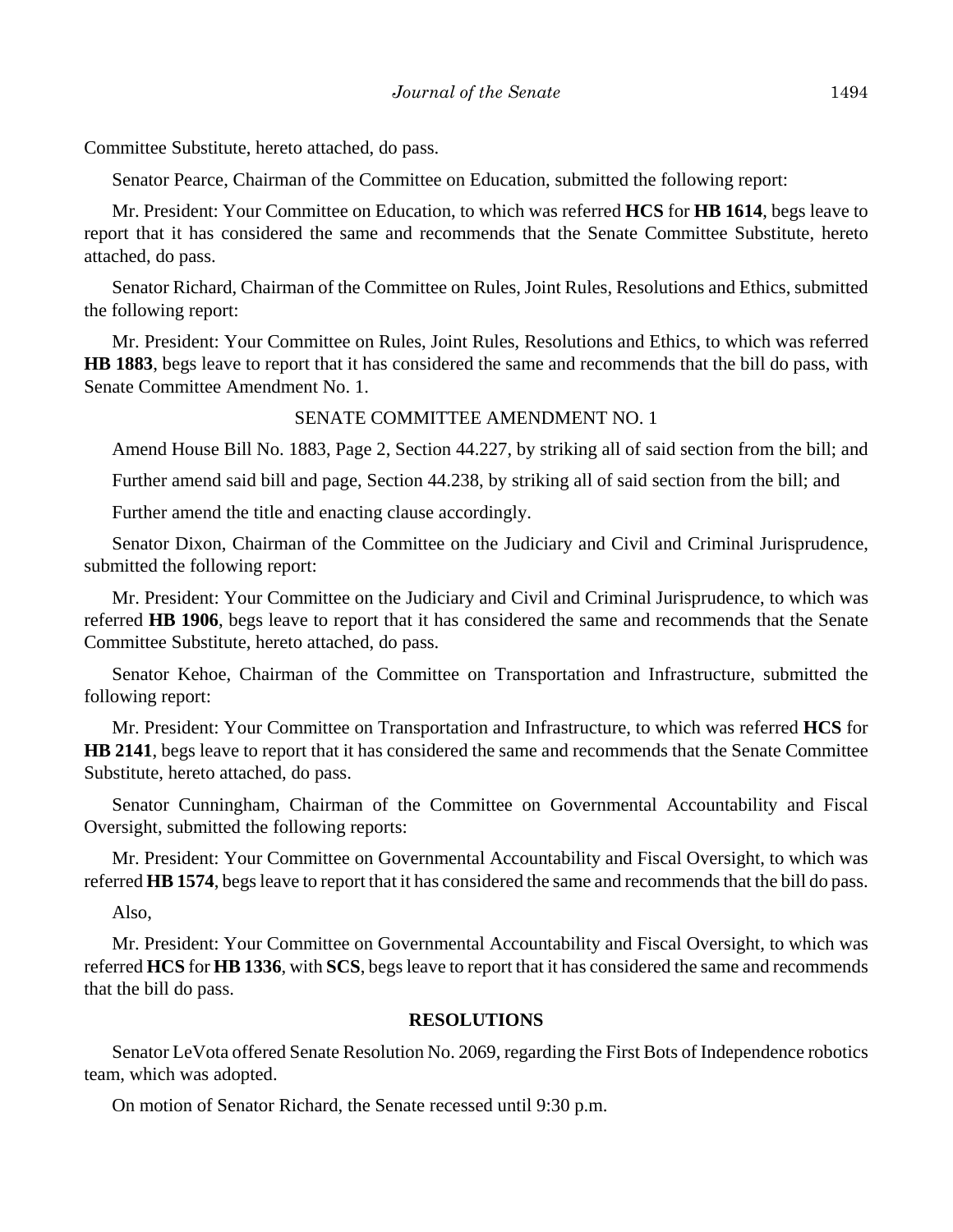#### **RECESS**

The time of recess having expired, the Senate was called to order by Senator Schaaf.

Senator Pearce requested unanimous consent of the Senate that the rules be suspended for the purpose of allowing the conferees on **HCS** for **SCS** for **SBs 493**, **485**, **495**, **516**, **534**, **545**, **595**, **616** and **624**, as amended, to meet while the Senate is in session, which request was granted.

## **HOUSE BILLS ON THIRD READING**

Senator Sater moved that **HCS** for **HBs 1307** and **1313**, with **SCS**, **SA 2** and the point of order (pending), be called from the Informal Calendar and again taken up for 3rd reading and final passage, which motion prevailed.

At the request of Senator Sater, the point of order was withdrawn.

**SA 2** was again taken up.

Senator Dixon assumed the Chair.

Senator Kehoe assumed the Chair.

President Pro Tem Dempsey assumed the Chair.

The request for a roll call vote on the adoption of **SA 2** was withdrawn by Senator Sifton.

Senator Sifton moved that **SA 2** be adopted, which motion failed.

Senator Sater moved that **SCS** for **HCS** for **HBs 1307** and **1313** be adopted, which motion prevailed.

On motion of Senator Sater, **SCS** for **HCS** for **HBs 1307** and **1313** was read the 3rd time and passed by the following vote:

| YEAS—Senators   |            |         |        |             |               |         |         |
|-----------------|------------|---------|--------|-------------|---------------|---------|---------|
| <b>Brown</b>    | Dempsey    | Dixon   | Emery  | Kehoe       | Kraus         | Lager   | Lamping |
| Libla           | Munzlinger | Nieves  | Parson | Pearce      | Richard       | Romine  | Sater   |
| Schaaf          | Schaefer   | Schmitt | Silvey | Wallingford | $Wasson - 22$ |         |         |
|                 |            |         |        |             |               |         |         |
| NAYS-Senators   |            |         |        |             |               |         |         |
| Chappelle-Nadal | Curls      | Holsman | Justus | Keaveny     | LeVota        | Nasheed | Sifton  |
| Walsh-9         |            |         |        |             |               |         |         |

Absent—Senators—None

Absent with leave—Senator Cunningham—1

Vacancies—2

The President Pro Tem declared the bill passed.

On motion of Senator Sater, title to the bill was agreed to.

Senator Sater moved that the vote by which the bill passed be reconsidered.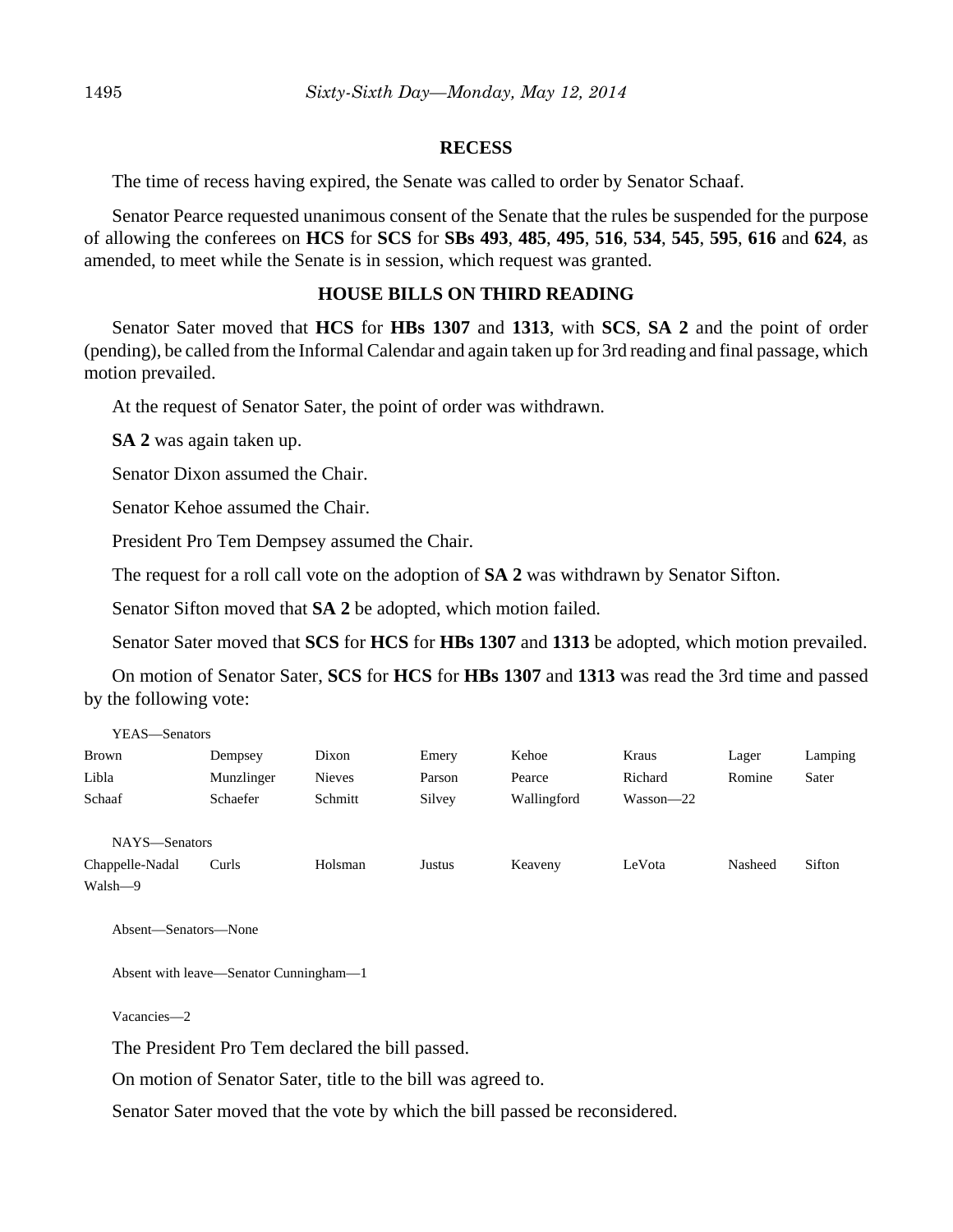Senator Richard moved that motion lay on the table, which motion prevailed.

Senator Kraus moved that **HCS** for **HJR 90**, with **SCS** (pending), be called from the Informal Calendar and again taken up for 3rd reading and final passage, which motion prevailed.

**SCS** for **HCS** for **HJR 90** was again taken up.

Senator Kraus offered **SS** for **SCS** for **HCS** for **HJR 90**, entitled:

## SENATE SUBSTITUTE FOR SENATE COMMITTEE SUBSTITUTE FOR HOUSE COMMITTEE SUBSTITUTE FOR HOUSE JOINT RESOLUTION NO. 90

Joint Resolution submitting to the qualified voters of Missouri an amendment to article VIII of the Constitution of Missouri, by adding thereto one new section relating to early voting.

Senator Kraus moved that **SS** for **SCS** for **HCS** for **HJR 90** be adopted.

Senator Kehoe assumed the Chair.

Senator LeVota offered **SA 1**:

#### SENATE AMENDMENT NO. 1

Amend Senate Substitute for Senate Committee Substitute for House Committee Substitute for House Joint Resolution No. 90, Page 2, Section 11, Lines 17-28 of said page, by striking all of said lines; and

Further amend said bill and section, page 3, lines 1-13 of said page, by striking all of said lines; and further amend said section by renumbering the remaining subsections accordingly.

Senator LeVota moved that the above amendment be adopted, which motion failed.

Senator LeVota offered **SA 2**:

## SENATE AMENDMENT NO. 2

Amend Senate Substitute for Senate Committee Substitute for House Committee Substitute for House Joint Resolution No. 90, Page 2, Section 11, Line 6, by inserting immediately after said line the following:

"**(3) In-person and mail-in absentee voting shall be conducted without excuse during the time period for absentee voting as authorized under general law;**"; and further amend said section by renumbering the remaining subdivisions accordingly.

Senator LeVota moved that the above amendment be adopted, which motion failed.

Senator LeVota offered **SA 3**:

#### SENATE AMENDMENT NO. 3

Amend Senate Substitute for Senate Committee Substitute for House Committee Substitute for House Joint Resolution No. 90, Page 2, Section 11, Line 8 of said page, by striking "six" and inserting in lieu thereof the following: "**fifteen**"; and

Further amend said resolution, Page 4, Section B, Line 18 of said page, by striking "six" and inserting in lieu thereof the following: "**fifteen**".

Senator LeVota moved that the above amendment be adopted, which motion failed.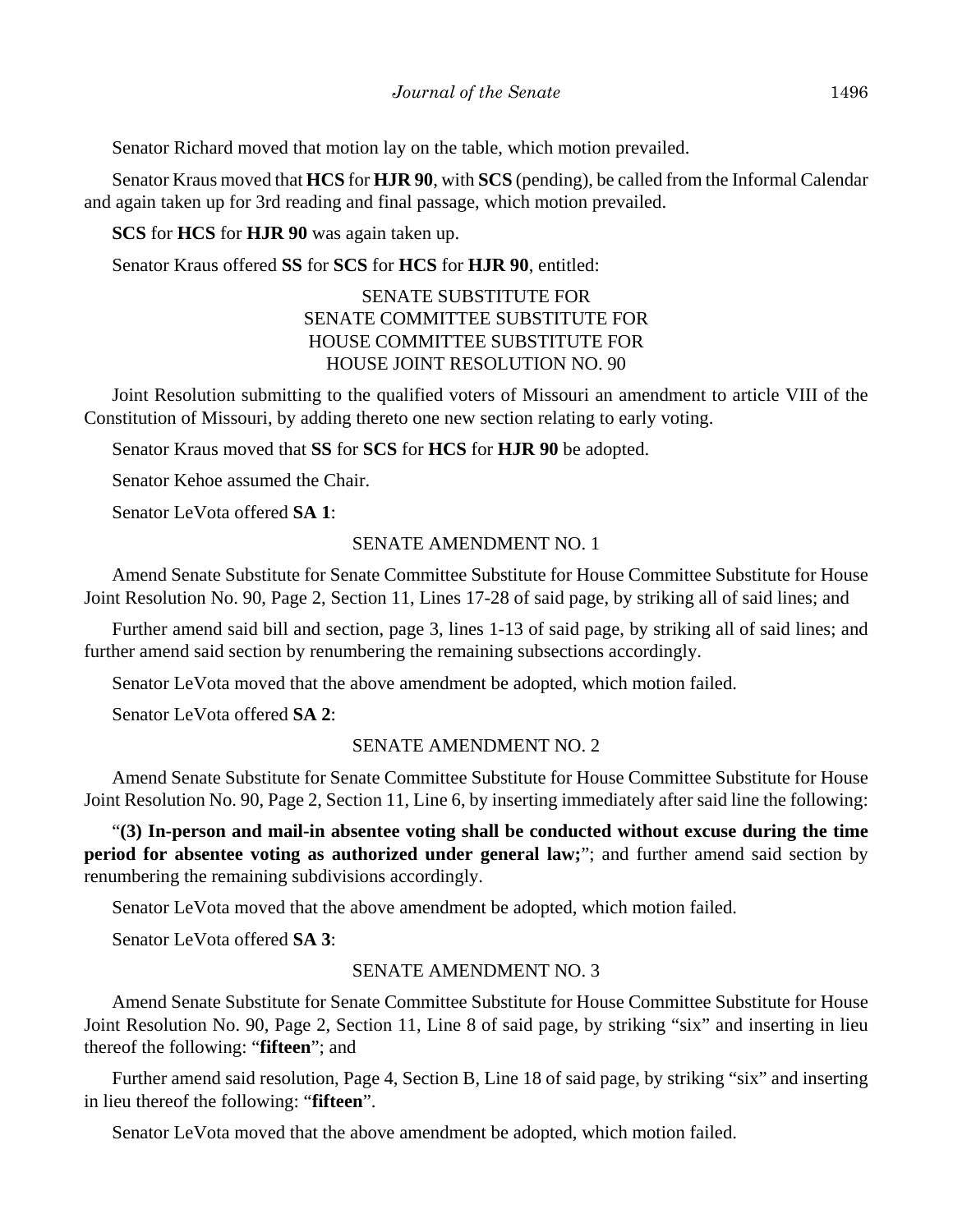Senator Kraus moved that **SS** for **SCS** for **HCS** for **HJR 90** be adopted, which motion prevailed.

On motion of Senator Kraus, **SS** for **SCS** for **HCS** for **HJR 90** was read the 3rd time and passed by the following vote:

| YEAS—Senators |            |               |         |             |               |        |         |
|---------------|------------|---------------|---------|-------------|---------------|--------|---------|
| <b>Brown</b>  | Dempsey    | Dixon         | Emery   | Kehoe       | Kraus         | Lager  | Lamping |
| Libla         | Munzlinger | <b>Nieves</b> | Parson  | Pearce      | Richard       | Romine | Sater   |
| Schaaf        | Schaefer   | Schmitt       | Silvey  | Wallingford | $Wasson - 22$ |        |         |
|               |            |               |         |             |               |        |         |
| NAYS-Senators |            |               |         |             |               |        |         |
| Curls         | Holsman    | Justus        | Keaveny | LeVota      | Nasheed       | Sifton | Walsh—8 |
|               |            |               |         |             |               |        |         |

Absent—Senator Chappelle-Nadal—1

Absent with leave—Senator Cunningham—1

Vacancies—2

The President declared the joint resolution passed.

On motion of Senator Kraus, title to the joint resolution was agreed to.

Senator Kraus moved that the vote by which the joint resolution passed be reconsidered.

Senator Richard moved that motion lay on the table, which motion prevailed.

## **REFERRALS**

President Pro Tem Dempsey referred **HB 1906**, with **SCS** and **HCS** for **HB 2141**, with **SCS** to the Committee on Governmental Accountability and Fiscal Oversight.

On motion of Senator Richard, the Senate adjourned under the rules.

## SENATE CALENDAR  $\overline{\phantom{a}}$

## SIXTY-SEVENTH DAY–TUESDAY, MAY 13, 2014  $\overline{\phantom{a}}$

# FORMAL CALENDAR

## HOUSE BILLS ON SECOND READING

HCS for HJR 75

# THIRD READING OF SENATE BILLS

SS for SCS for SB 666-Schmitt (In Fiscal Oversight)

SS for SCS for SB 850-Munzlinger (In Fiscal Oversight)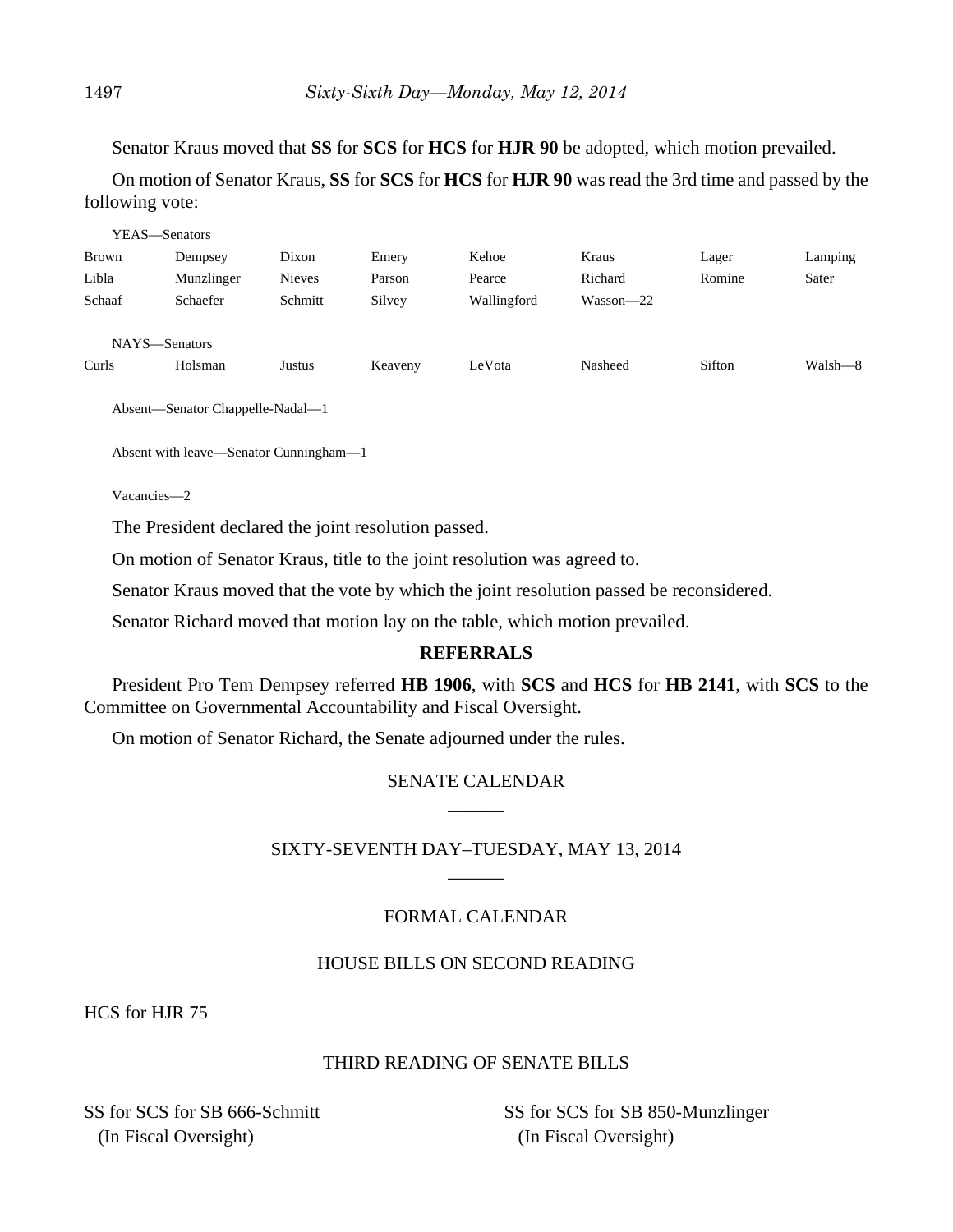SS for SB 538-Keaveny (In Fiscal Oversight)

## SENATE BILLS FOR PERFECTION

1. SB 858-Kraus

- 2. SB 669-Schaaf
- 3. SB 821-Schaefer
- 4. SB 823-Dixon, et al, with SCS
- 5. SB 973-Brown
- 6. SB 815-Pearce, with SCS

 7. SBs 798 & 514-Emery, with SCS 8. SB 865-Nieves 9. SB 619-Nieves, with SCS 10. SB 531-Nasheed

11. SB 820-Schaefer

## HOUSE BILLS ON THIRD READING

- 1. HB 1073-Dugger, et al (Kraus)
- 2. HCS for HBs 1861 & 1864, with SCS (Munzlinger)
- 3. HCS for HB 1326, with SCS (Kehoe)
- 4. HCS for HB 1336, with SCS (Wasson)
- 5. HJR 48-Solon, et al (Wallingford) (In Fiscal Oversight)
- 6. HCS for HB 1371, with SCS (Justus)
- 7. HB 1865-Redmon, et al, with SCS (Libla) (In Fiscal Oversight)
- 8. HCS for HB 1075 (Kehoe)
- 9. HB 2079-Funderburk (Lager)
- 10. HB 1454-Swan, et al (Lager)
- 11. HCS for HB 1689, with SCS (Pearce) (In Fiscal Oversight)
- 12. HB 1553-Dohrman, et al, with SCS (Pearce)
- 13. HB 1539-Kelley (127), et al, with SCS (Dixon)
- 14. HCS for HB 1231, with SCS (Dixon) (In Fiscal Oversight)
- 15. HCS for HB 1831, with SCS (Schmitt)
- 16. HCS for HBs 1179 & 1765, with SCS (Dixon) (In Fiscal Oversight)
- 17. HB 1707-Conway (Kehoe)
- 18. HB 2163-Riddle (Kehoe) (In Fiscal Oversight)
- 19. HB 1693-Barnes (Schaefer)
- 20. HB 1692-Korman, with SCS
- 21. HCS for HB 1614, with SCS
- 22. HB 1883-Flanigan and Allen, with SCA 1
- 23. HB 1906-Schieber, with SCS (In Fiscal Oversight)
- 24. HCS for HB 2141, with SCS (In Fiscal Oversight)
- 25. HB 1574-Hoskins

## INFORMAL CALENDAR

## SENATE BILLS FOR PERFECTION

SB 490-Lager and Kehoe, with SCS SB 494-Pearce, with SS (pending)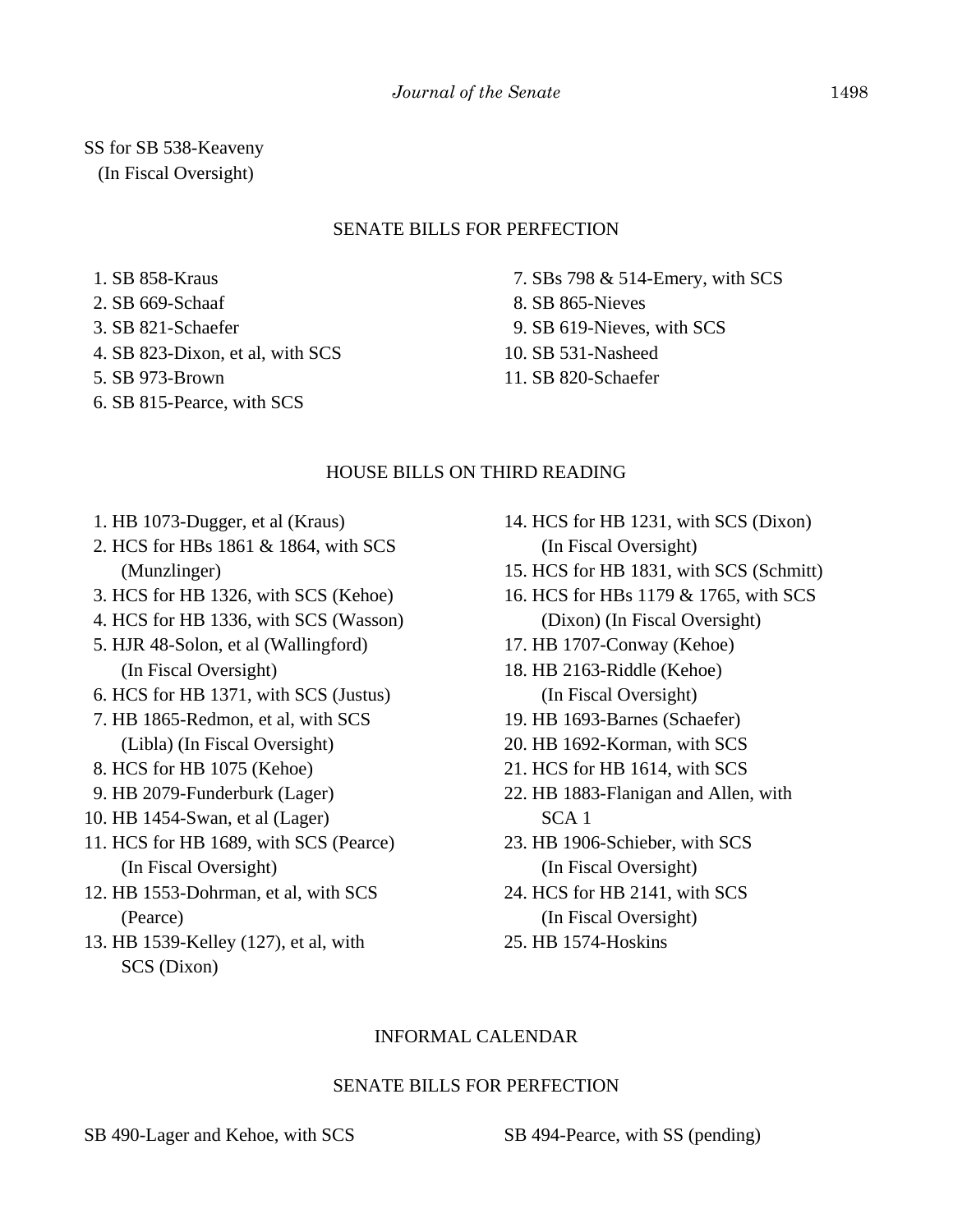SB 501-Keaveny SB 518-Sater, with SCS, SA 2 & SA 1 to SA 2 (pending) SB 519-Sater, with SS & SA 1 (pending) SS for SB 543-Munzlinger SB 550-Sater, with SCS SB 553-Emery, with SCS, SS for SCS & SA 1 (pending) SB 555-Nasheed, with SS & SA 1 (pending) SB 566-Sifton SB 573-Munzlinger, with SCS SB 578-Kraus SB 589-Brown, with SCS, SA 2 & SA 1 to SA 2 (pending) SB 617-Parson, with SCS, SS for SCS & SA 1 (pending) SB 634-Parson, with SCS SB 641-Emery SB 644-LeVota SB 659-Wallingford, with SCS SB 663-Munzlinger, with SCS SB 671-Sater SB 712-Walsh, with SCS & SS for SCS (pending) SB 724-Parson SB 739-Romine, with SCS, SS for SCS, SA 1  $\&$  SA 1 to SA 1 (pending)

SB 755-Wallingford SB 762-Schaefer, with SCS SB 769-Pearce, with SCS SB 770-Wallingford, with SCS SBs 787 & 804-Justus, with SCS SB 790-Dixon SB 814-Brown SB 819-Wallingford, with SCS SB 830-Parson SBs 836 & 800-Munzlinger, with SCS SB 846-Richard SB 848-LeVota, with SCS SB 875-Sater, with SCS SB 887-Schaefer SB 888-Parson, with SCS SB 912-Wasson and Justus, with SCS (pending) SB 919-Justus SB 966-Lager SJR 25-Lager, with SS, SA 2 & SA 1 to SA 2 (pending) SJR 26-Lager, with SS & SA 1 (pending) SJR 34-Emery SJR 42-Schmitt, with SS (pending)

#### HOUSE BILLS ON THIRD READING

HCS for HB 1044, with SCS (Lamping) HB 1126-Dugger and Entlicher, with SCS & SA 6 (pending) (Kraus) HCS for HB 1156 (Pearce) HB 1173-Burlison, et al, with SA 1 & SA 1 to SA 1 (pending) (Brown) HCS for HB 1189, with SCA 1 (Kehoe) HCS for HB 1192, with SCS (Brown) HCS for HB 1204, with SCS (Lager) HCS for HB 1261 (Kraus) HCS for HB 1295, with SCS (Kraus)

SCS for HCS for HB 1296, as amended (Kraus) (In Fiscal Oversight) HCS for HB 1302, with SCS (Lager) HB 1388-Cornejo, et al, with SCS (Schaefer) SCS for HB 1390-Thomson, et al, as amended (Pearce) (In Fiscal Oversight) HB 1430-Jones (110), et al (Schaaf) HB 1455-Hoskins and Fraker (Kraus) HB 1468-Dohrman, et al, with SCS (Pearce) HCS for HB 1501, with SS & SA 6 (pending) (Schmitt)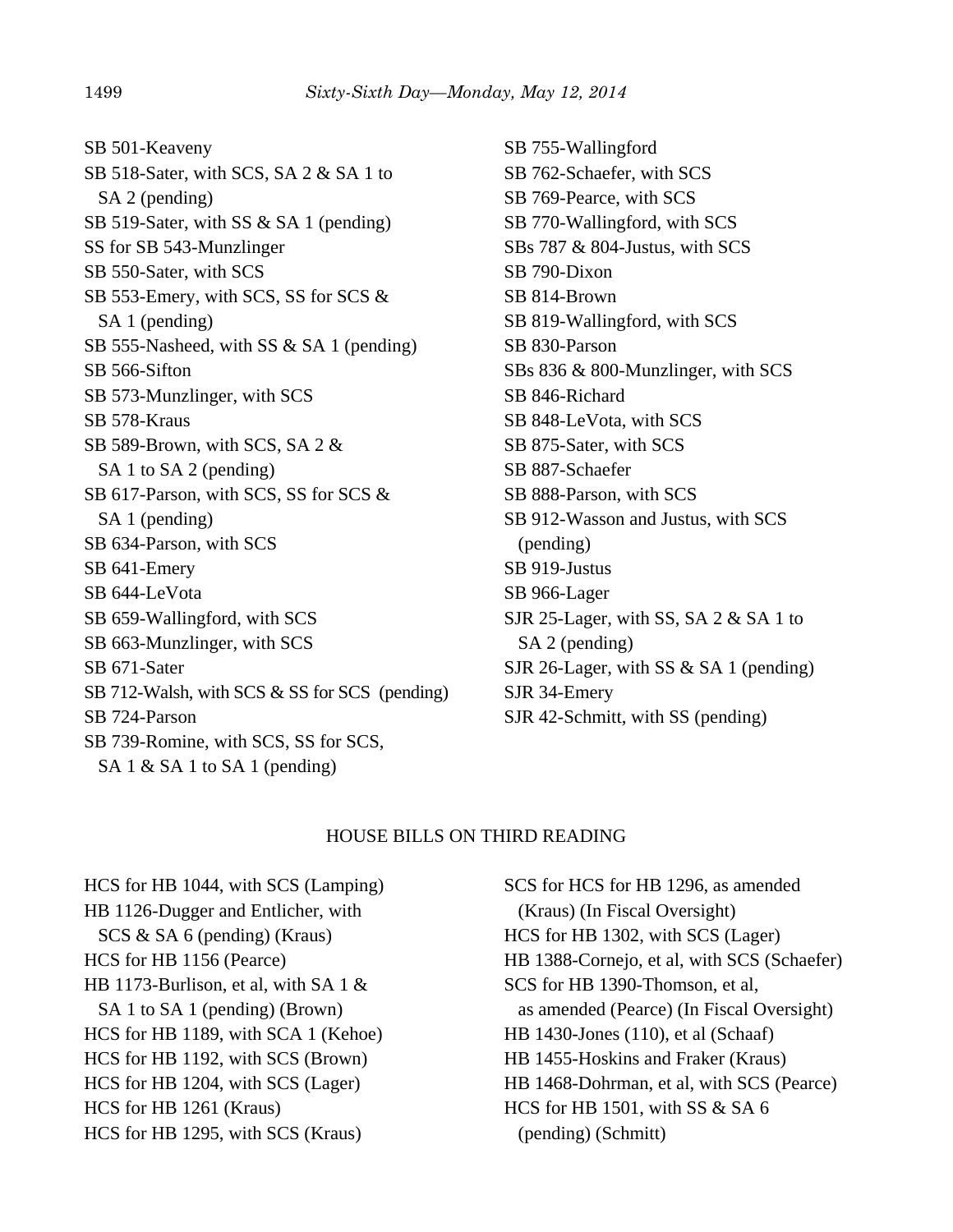HB 1506-Franklin, et al (Brown) HCS for HB 1514, with SCS (Parson) HCS for HB 1557, with SS, SA 1 & SSA 1 for SA 1 (pending) (Munzlinger) HB 1617-Rehder, et al, with SCS, SS#2 for SCS, SA 1 & SA 2 to SA 1 (pending) (Brown) HCS for HB 1685 (Schaaf)

HCS for HB 1918, with SA 1 (pending) (Lager) HCS for HB 1937, with SCS (Munzlinger) HB 2028-Peters, et al (Schmitt) HCS for HJR 47, with SA 1 & SA 1 to SA 1 (pending) (Kraus) HJR 72-Richardson, et al (Silvey)

#### CONSENT CALENDAR

#### House Bills

#### Reported 4/15

HCS for HB 1510 (Brown)

#### SENATE BILLS WITH HOUSE AMENDMENTS

SB 859-Brown, with HCS

SCS for SB 492-Pearce, with HCS, as amended SCS for SB 526-Cunningham, with HA 1, HA 2, HA 3, as amended, HA 4, as amended, HA 5 & HA 6

## BILLS IN CONFERENCE AND BILLS CARRYING REQUEST MESSAGES

In Conference

SCS for SBs 493, 485, 495, 516, 534, 545, 595, 616 & 624-Pearce, with HCS, as amended SCS for SB 612-Schaaf, with HA 1, HA 2, HA 3, HA 4 & HA 5 SB 614-Dixon, with HCS, as amended SB 621-Dixon, with HCS, as amended SB 662-Kraus, with HCS, as amended

SCS for SB 672-Parson, with HCS, as amended (Further conference granted) SB 693-Parson, with HCS, as amended SCS for SB 716-Brown, with HCS, as amended HCS for HB 1439, with SS for SCS, as amended (Nieves) HB 1490-Bahr, et al, with SS for SCS, as amended (Emery)